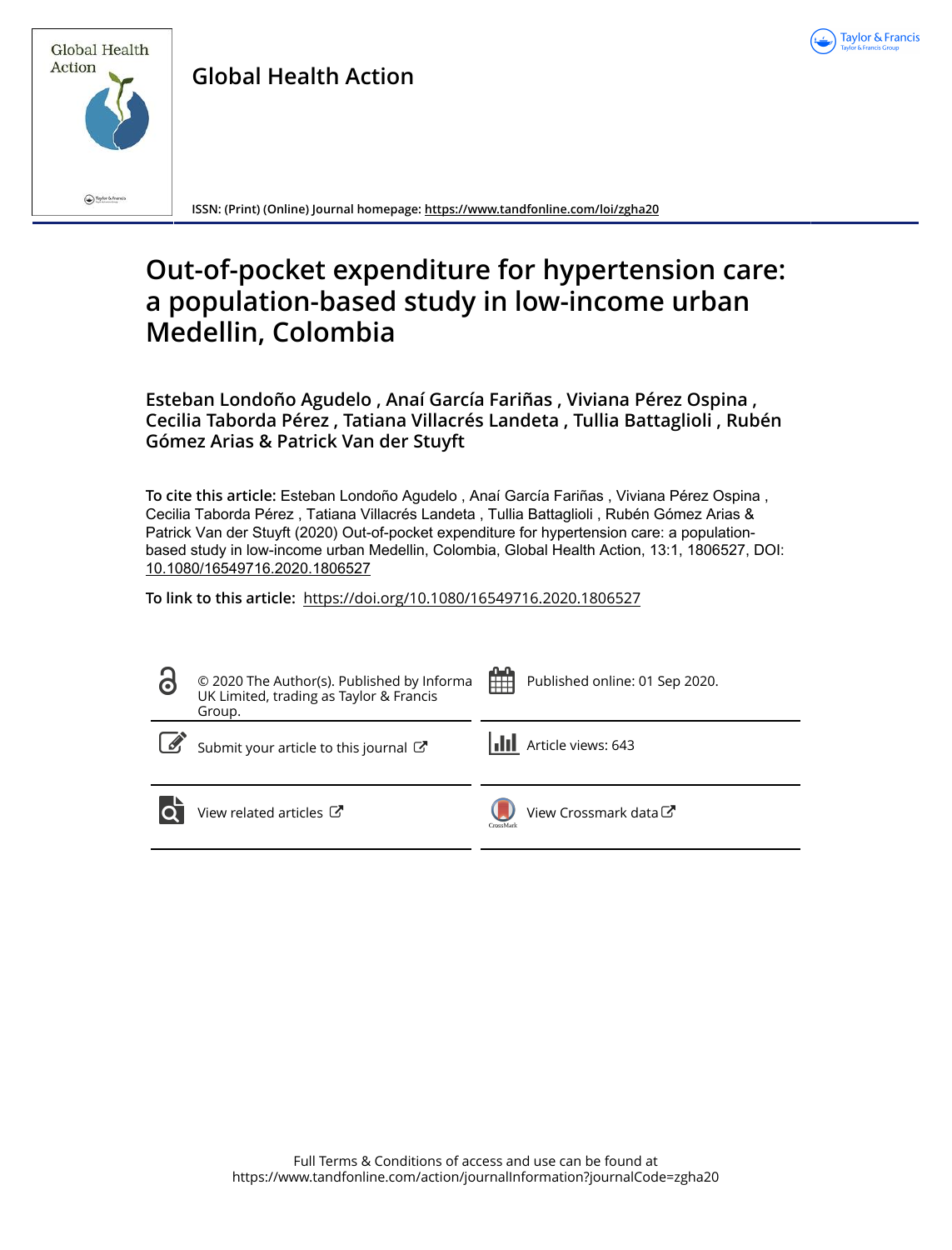

#### ORIGINAL ARTICLE



**a** OPEN ACCESS **C** Check for updates

## **Out-of-pocket expenditure for hypertension care: a population-based study in low-income urban Medellin, Colombia**

Esteban L[o](http://orcid.org/0000-0003-3254-3651)ndoño Agud[e](#page-1-2)lo Dabed, Anaí García Fariñas De, Viviana Pérez Ospina<sup>f</sup>, Cecilia Taborda Pérez<sup>[g](#page-1-4)</sup>, Tatiana Villacrés Landeta [h](#page-1-4) , Tullia Battagliol[i](http://orcid.org/0000-0002-7377-4803) [a](#page-1-0) , Rubén Gómez Aria[s](http://orcid.org/0000-0002-4707-4862) [c](#page-1-1)[,d](#page-1-2) and Patrick Van der Stuyft[b](#page-1-0)

<span id="page-1-4"></span><span id="page-1-3"></span><span id="page-1-2"></span><span id="page-1-1"></span><span id="page-1-0"></span><sup>a</sup>Department of Public Health, Institute of Tropical Medicine, Antwerp, Belgium; <sup>b</sup>Faculty of Medicine and Health Sciences, Department of Public Health and Primary Care, Ghent University, Ghent, Belgium; 'Facultad de Medicina, Universidad CES, Medellin, Colombia;<br>'Facultad Nacional de Salud Pública, Grupo de Epidemiología, Universidad de Antioquia, Medell Facultad Nacional de Salud Pública, Grupo de Epidemiología, Universidad de Antioquia, Medellín, Colombia; <sup>e</sup>Dirección de Investigación Clínica y Evaluación de Impacto, Instituto Finlay de Vacunas, La Habana, Cuba; f Dirección Ejecutiva, PSICOL -Psicología Ocupacional S.A.S, Medellín, Colombia; <sup>g</sup>UPSS Santa Cruz, Metrosalud E.S.E, Medellín, Colombia; <sup>h</sup>Facultad de Economía, Pontificia Universidad Católica del Ecuador, Quito, Ecuador

#### **ABSTRACT**

**Background:** Hypertension requires life-long medical care, which may cause economic burden and even lead to catastrophic health expenditure.

**Objective:** To estimate the extent of out-of-pocket expenditure for hypertension care at a population level and its impact on households' budgets in a low-income urban setting in Colombia.

**Methods:** We conducted a cross-sectional survey in Santa Cruz, a commune in the city of Medellin. In 410 randomly selected households with a hypertensive adult, we estimated annual basic household expenditure and hypertension-attributable out-of-pocket expenditure. For socioeconomic stratification, we categorised households according to basic expenditure quintiles. Catastrophic hypertension-attributable expenditure was defined as out-of-pocket expenditure above 10% of total household expenditure.

**Results:** The average annual basic household expenditure was US dollars at purchasing power parity (USD-PPP) \$12,255.59. The average annual hypertension-attributable out-of-pocket expenditure was USD-PPP \$147.75 (95% CI 120.93–174.52). It was incurred by 73.9% (95% CI 69.4%-78.1%) of patients, and consisted mainly of direct non-medical expenses (76.7%), predominantly for dietary requirements prescribed as non-pharmacological treatment and for transport to attend health care consultations. Medical out-of-pocket expenditure (23.3%) was for the most part incurred for pharmacological treatment. Hypertension-attributable out-ofpocket expenditure represented on average 1.6% (95% CI 1.3%-1.9%) of the total annual basic household expenditure. Eight households (2.0%; 95% CI 1.0%-3.8%) had catastrophic health expenditure; six of them belonged to the two lowest expenditure quintiles. Payments related to dietary requirements and transport to consultations were critical determinants of their catastrophic expenditure.

**Conclusions:** Out-of-pocket expenditure for hypertension care is moderate on average, but frequent, and mainly made up of direct non-medical expenses. Catastrophic health expenditure is uncommon and affects primarily households in the bottom socioeconomic quintiles. Financial protection should be strengthened by covering the costs of chronic diseases-related dietary requirements and transport to health services in the most deprived households.

**Abbreviations:** NCDs: Non-communicable diseases; LMICs: Low and middle-income countries; WHO: World Health Organization; HTN: hypertension; CVDs: Cardiovascular diseases; OOPE: out-of-pocket expenditure; USD-PPP: US dollars at purchasing power parity; CI: Confidence interval

## **Background**

<span id="page-1-7"></span><span id="page-1-6"></span><span id="page-1-5"></span>Non-Communicable Diseases (NCDs) are the leading cause of death worldwide, accounting for an estimated 71% of all demises in 2016 [[1\]](#page-9-0). Four out of five of these deaths occur in low and middle-income countries (LMICs) [\[2\]](#page-9-1). United Nations high-level meetings held in the last decade [\[3](#page-9-2)[–5](#page-9-3)] highlighted the impact of NCDs on global health and development. Recent reports from the World Health Organization (WHO) and other international agencies also emphasised the threat that

NCDs pose to developing countries and urge to scale up programs and policies to address their growing burden [\[6](#page-9-4)[–8](#page-9-5)].

<span id="page-1-10"></span><span id="page-1-9"></span><span id="page-1-8"></span>Uncontrolled hypertension (HTN) is a key modifiable risk factor for cardiovascular diseases (CVDs), the major NCDs, and is associated to more than 10 million preventable deaths each year [\[9\]](#page-9-6). CVDs mainly hit the middle-aged population in LMICs [\[10](#page-9-7)]. In Latin America and the Caribbean alone, 1.6 million people die from CVDs every year (38% of all deaths), half a million of them before 70 years

CONTACT Esteban Londoño Agudelo **۞** elondono@itg.be **□** Institute of Tropical Medicine, 2000 Antwerp, Belgium

© 2020 The Author(s). Published by Informa UK Limited, trading as Taylor & Francis Group.

#### **ARTICLE HISTORY**

Received 20 February 2020 Accepted 4 August 2020

#### **RESPONSIBLE EDITOR**

Jennifer Stewart Williams, Umeå University, Sweden

#### **KEYWORDS**

Out-of-pocket expenses; chronic diseases; household budgets; catastrophic health expenditure; health insurance; primary health care; health equity; Latin America

This is an Open Access article distributed under the terms of the Creative Commons Attribution License (http://creativecommons.org/licenses/by/4.0/), which permits unrestricted use, distribution, and reproduction in any medium, provided the original work is properly cited.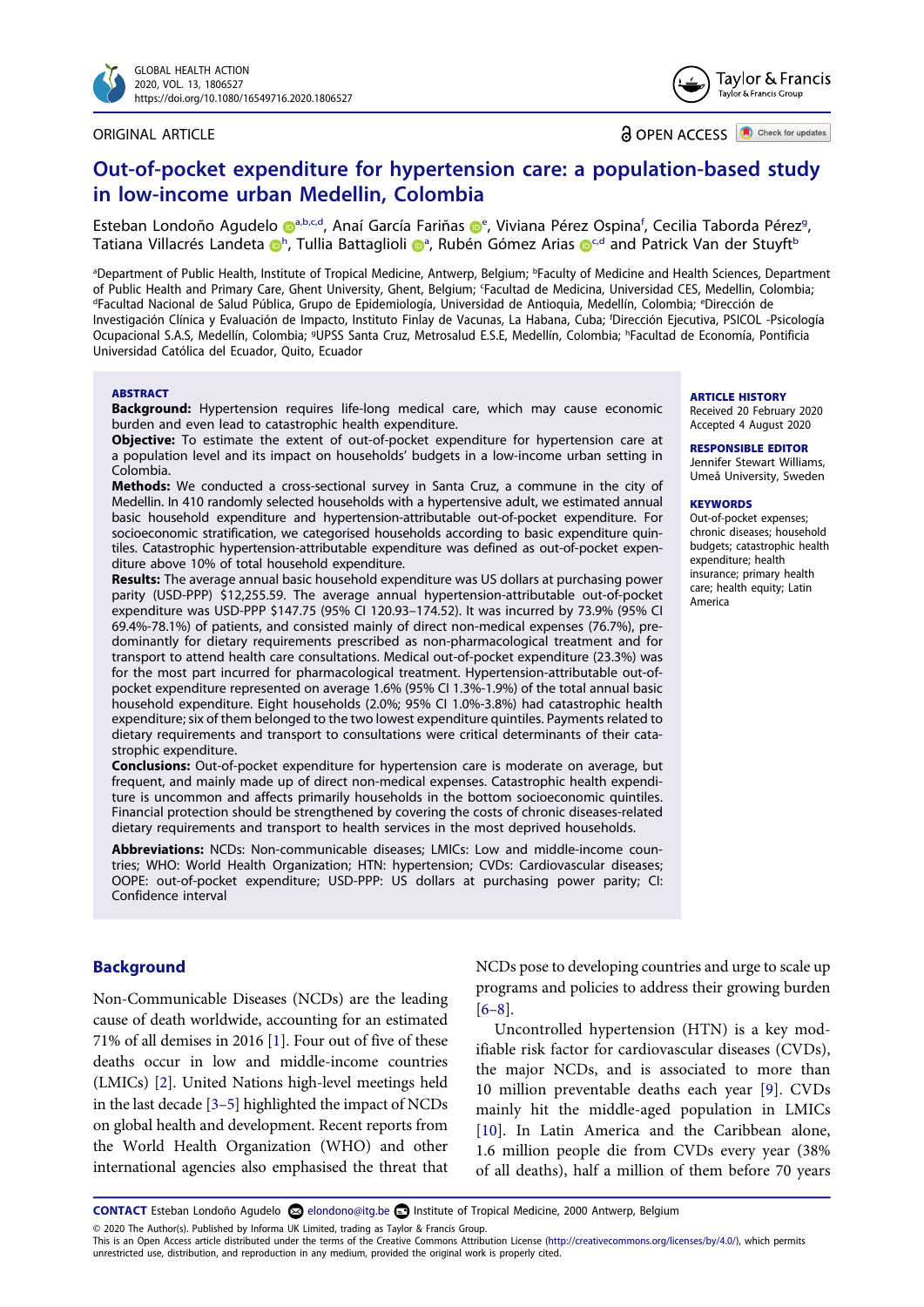<span id="page-2-2"></span><span id="page-2-1"></span>of age [\[11\]](#page-9-8). In Colombia, 32% of deaths and 18% of Years of Life Lost in 2016 can be attributed to CVDs [[12\]](#page-9-9). High HTN prevalence, poor control, and weak health systems' response are critical factors fuelling the rising epidemic of CVDs and its increasing costs in LMICs [[8,](#page-9-5)[13](#page-10-0)[,14\]](#page-10-1).

<span id="page-2-5"></span><span id="page-2-4"></span><span id="page-2-3"></span><span id="page-2-0"></span>HTN requires life-long care, but unfortunately management of NCDs is often reduced to the belated treatment of complications or acute exacerbations, in specialised settings, and at high cost [[15](#page-10-2)[,16](#page-10-3)]. Not surprisingly, most out-of-pocket expenditure (OOPE) for health care is related to NCDs [\[7](#page-9-10),[16\]](#page-10-3). Health care financing that relies on OOPE is inefficient and inequitable and creates significant access barriers [[17](#page-10-4)[,18](#page-10-5)]. Despite economic growth in the Americas region during the last two decades, an estimated 30% of the region's population still has no access to care due to financial obstacles [[19\]](#page-10-6). Furthermore, according to WHO and the World Bank, between 2000 and 2010 two to four million people in nine Latin American and Caribbean countries were driven into poverty by OOPE [\[20](#page-10-7)]. For the poor, even spending a small amount of money can take a substantial out portion of the household's disposable income [[19\]](#page-10-6).

<span id="page-2-9"></span><span id="page-2-8"></span><span id="page-2-6"></span>Colombian insurance schemes do not reimburse health care expenses, but directly remunerate the provider they contract with for the ambulatory care delivered as part of HTN disease management programs [\[21,](#page-10-8)[22\]](#page-10-9). However, an exploratory service-based study [\[23\]](#page-10-10) suggests that Colombian families often have to bear HTN-related expenses, mainly for antihypertensive drugs, referrals, and transport. Collecting information on OOPE can make an essential contribution to policy formulation towards universal health coverage, development of equitable health care services, financial protection and social justice [\[20](#page-10-7)]. Notwithstanding, population-based evidence on OOPE for HTN in the Americas derives from the high-income northern countries of the region only [\[24](#page-10-11)–[26\]](#page-10-12).

<span id="page-2-10"></span><span id="page-2-7"></span>The main objective of the present study is to estimate the extent of OOPE for HTN at a population level in an urban Colombian setting and to investigate whether accessing HTN care leads to catastrophic health expenditure.

## **Methods**

#### *Study setting*

The Colombian health care system has two different insurance schemes: the contributory and the subsidised. Premium payments to the contributory scheme are compulsory for formally employed workers, people receiving pensions and the self-employed with an income above the minimum monthly salary (689,455

Colombian Pesos, about 209 US dollars). The State finances the subsidised scheme. The set-up is organised along private market mechanisms, with the role of the State limited to guaranteeing competition and ordered interaction. Health insurance companies contract the provision of care with health provider institutions -private ones or autonomous public entities- based on capitation and fee-for-service payments. Regardless of scheme, affiliates and their dependents are entitled to benefits comprising a standardised health care package. Hypertensive patients are exempt from paying fees for consultations, medication and laboratory examinations at first-line health services. Cosmetic procedures, experimental treatments and health services not available in the country, amongst others, are excluded from the benefits package, but in principle – albeit not in practice- all insured have also access to secondary and tertiary care.

<span id="page-2-13"></span><span id="page-2-12"></span><span id="page-2-11"></span>Our study was conducted in 2016 in the Commune of Santa Cruz, Medellin, Colombia. Medellin is the second-largest industrialised city of Colombia. In 2016, its total population was around 2.5 million [\[27](#page-10-13)]. Santa Cruz, one of its sixteen Communes, is located in the northeast of Medellin, and the second most deprived area of the city [[28](#page-10-14)]. In 2015, it had a total population of 111,452 (53% women and 47% men) [\[29](#page-10-15)]. Nearly 55% of the population is insured under the contributory scheme, about 44% under the subsidised scheme and 1% does not have any insurance coverage [\[30](#page-10-16)]. We specifically chose this Commune because it is urban and has a predominantly low-income population, making it akin to the environments the majority of people in Latin America is currently living in. It is representative of Colombia's national health system's functioning, and the major health care provider in the area is committed to interventions for improving HTN control activities based on our research results.

## *Sampling*

We used stratified cluster sampling. To estimate the HTN prevalence with 2% precision, allowing for an alpha error of 5% and assuming 1.5 adults over 35 years per household, a prior prevalence of 18%, a design effect of 1.5 and 25% non-response, we needed to include a total of 1380 households. The municipality's Planning Office provided the total population size of the Commune's 11 neighbourhoods and a list of addresses. To select households, we subdivided all neighbourhoods into clusters of 15 contiguous houses and randomly selected in each neighbourhood a number of clusters proportional to its size. For the present analysis we used data on general spending and OOPE for HTN from those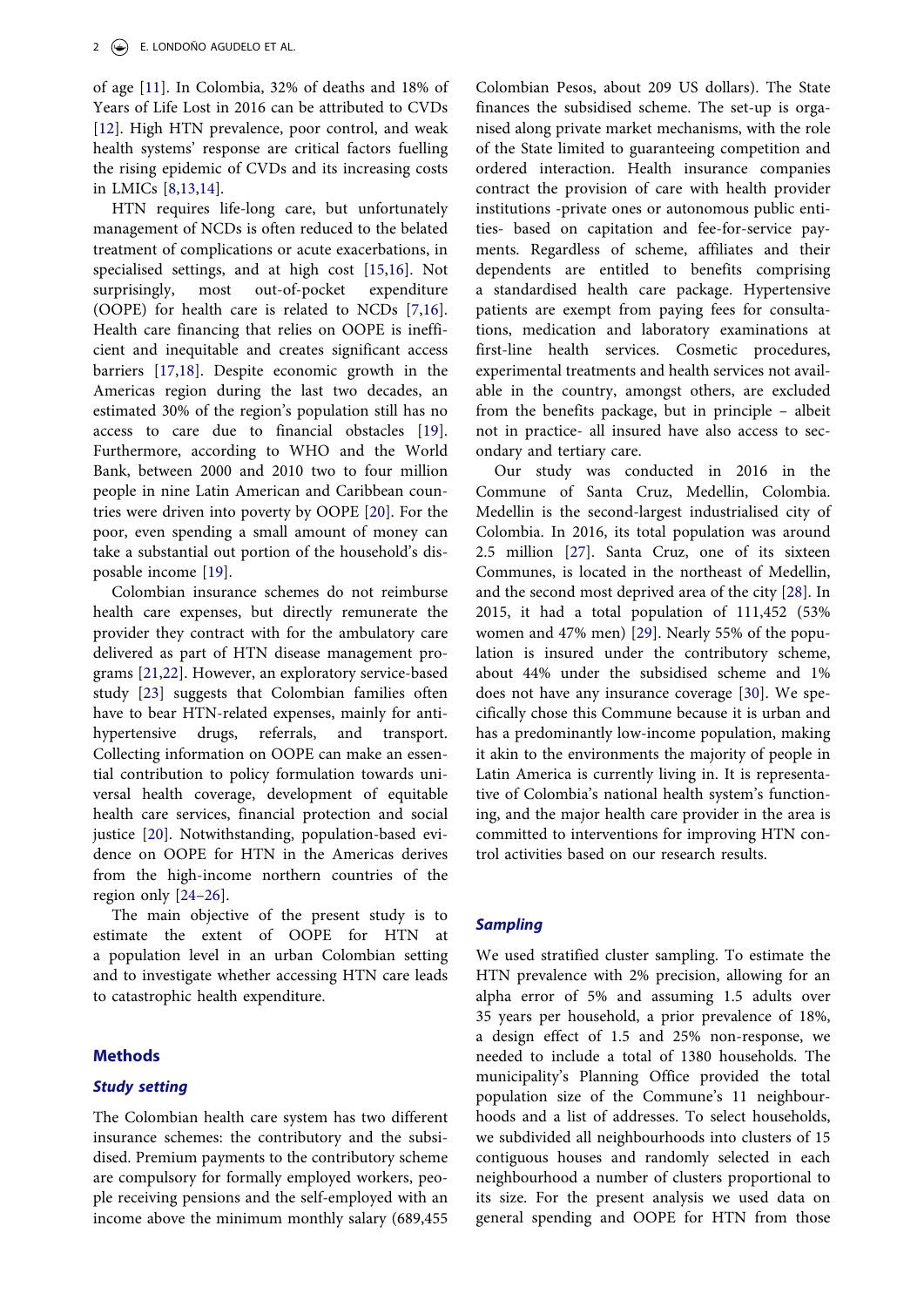households that reported at least one hypertensive member aged 35 years or older.

## *Data collection*

Interviews were carried out during home visits by professional interviewers who had been previously trained on the administration of the study questionnaire in order to guarantee reliability and consistency. The head of the selected households responded to questions on basic spending. The first amongst the reported hypertensive family members aged 35 years or older that was encountered answered the questions on HTN-related expenses. If necessary, up to two repeated visits were made.

The questionnaire was designed to first provide general information on overall basic expenses, disaggregated by type. We enquired about food and transport costs in the two weeks leading up to the interview. Spending on utilities, housing, health care in general, clothing, and education referred to the month before the interview. In the detailed questions on OOPE for HTN we inquired about both medical and non-medical costs. Questions related to expenses for pharmaceuticals referred to the month before the interview. For spending on consultations, laboratory tests and radiology the recall period was six months. For hospitalisations and emergencies, we collected cost data for the previous year. HTN associated direct non-medical costs for items such as transport to and food bought during journeys to HTN medical appointments were recorded with the recall period used for costs on the service utilised, as was expenditure for administrative procedures. Nonpharmacological treatment costs, including additional food expenditure due to HTN dietary requirements and expenses related to increased physical activity, such as visiting a fitness centre, were explored for the week before the interview.

## *Data analysis*

Data were double entered in a Microsoft Excel 2010 database and analysed using the Statistical Package for Social Sciences (SPSS) V.23 (SPSS Inc., Chicago, IL, USA). We developed checks for data entry with built-in filters and logic constraints.

We estimated annual basic households' expenditure and HTN-attributable OOPE, assuming a linear spending trend across the year. Colombian pesos were converted in US dollars adjusted at 2016 purchasing power parity (USD-PPP). For socioeconomic stratification, we categorised households according to quintiles of the annual basic expenditure in the overall study population. Catastrophic health expenditure for HTN care was defined as HTN- attributable OOPE higher than 10% of the total annual basic

<span id="page-3-0"></span>household expenditure [\[31](#page-10-17),[32\]](#page-10-18), or higher than 40% of the household non-food expenditure [[18](#page-10-5)].

We used mean and standard deviation, and median and quartiles, to summarise the expenditure data for descriptive purposes. Unless otherwise reported, these measures were calculated for the studied sample as a whole, i.e. including units with no expenditure on a particular item. Bootstrapping was applied to estimate 95% Confidence Intervals (CI) for the means. The Kruskal-Wallis test was used to test for differences of OOPE among socioeconomic quintiles, the Mann-Whitney test for comparisons between the contributory and the subsidised insurance schemes, and the Fisher Exact Test for differences in percentage of households with catastrophic expenditure across quintiles or between the contributory and subsidised schemes.

## **Results**

A total of 415 out of the 1380 sampled households had at least one member aged 35 years or older with a previous diagnosis of HTN; 67 and 8 of these families included one and two further hypertensive patients, respectively. We excluded three households with incomplete expenditure data and two with missing insurance information from the analysis. The average annual basic household expenditure was USD-PPP 12,255.59, 41.5% of which went to food [\(Table 1\)](#page-4-0). Transport, utilities, and housing represented together 42.1% of the annual expenses, while health spending amounted to USD-PPP 757.16 or 6.2%. We found high variability and a right-skewed distribution for all expenditure components, but their means and medians were generally comparable in both insurance schemes. The mean and median total expenditure was USD-PPP 12,979.92 and 10,978.85 vs 11,535.90 and 9,296.87 for the 204 and 206 households belonging to the contributory and subsidised scheme, respectively.

[Table 2](#page-4-1) summarises the annual basic household expenditure by item and socioeconomic quintile. The first, most deprived, to the fifth quintile contained 64.6%, 53.7%, 42.7%, 40.2% and 50.0% of households from the subsidised scheme, respectively. Expenditure on all items displayed statistically significant differences ( $p < 0.001$ ) between quintiles, with a monotonous increase from the first to the fifth one. Of note, spending on health care relative to total spending was highest in the most deprived quintile (8.3%) and lowest in the wealthiest one (4.8%).

Of the 410 hypertensive patients, 383 (93.4%) were under anti-hypertensive treatment. In [Tables 3](#page-5-0) and [4](#page-6-0) we detail their average annual OOPE for HTN care and its structure by insurance scheme and by socioeconomic quintile. 93.6% of patients in the contributory scheme but only 54.4% in the subsidised one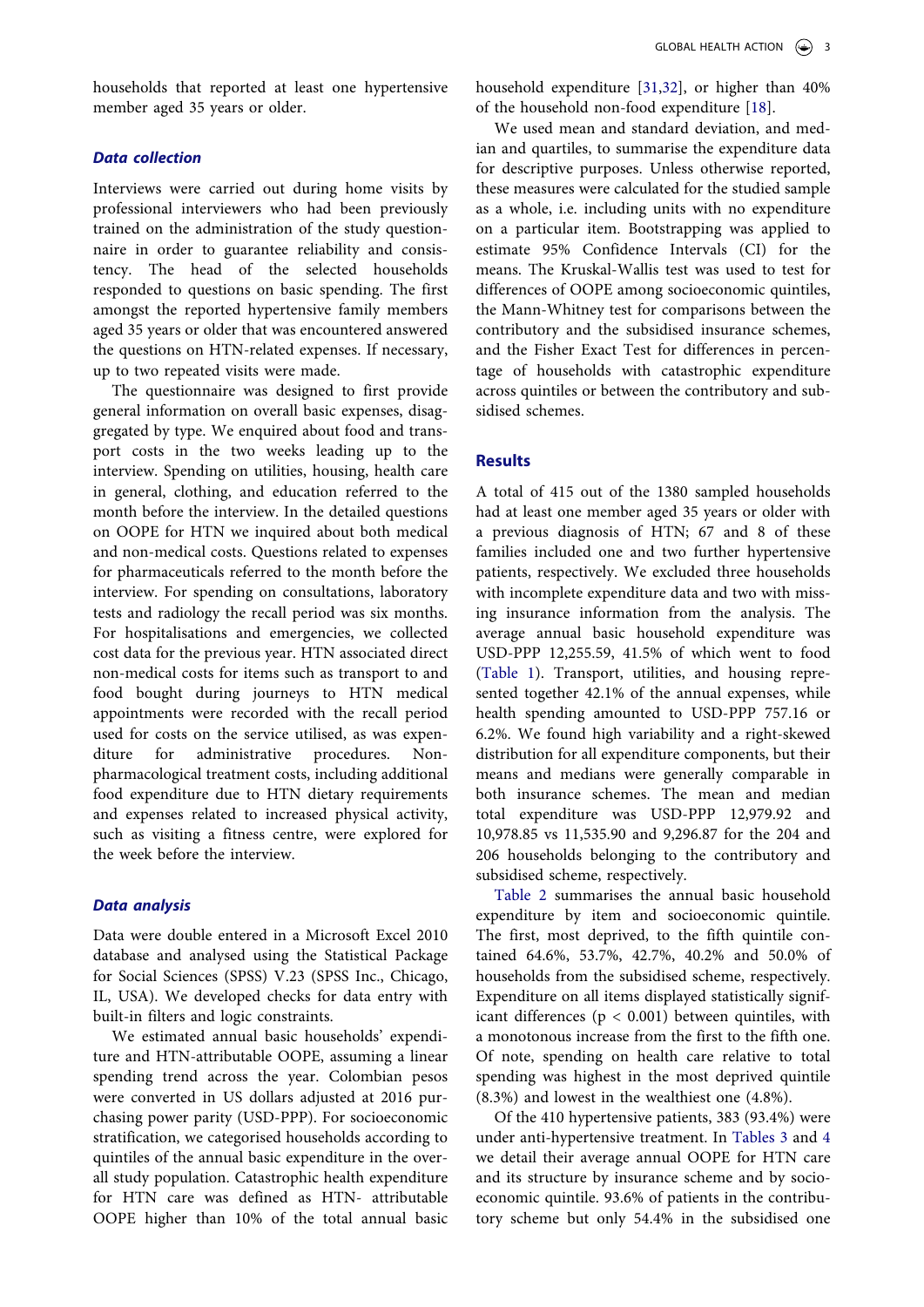#### 4  $\bigcirc$  E. LONDOÑO AGUDELO ET AL.

<span id="page-4-0"></span>

|  |  |  | Table 1. Annual basic household expenditure (USD-PPP) by item. Santa Cruz, Medellin-Colombia, 2016. |  |  |  |  |  |  |
|--|--|--|-----------------------------------------------------------------------------------------------------|--|--|--|--|--|--|
|--|--|--|-----------------------------------------------------------------------------------------------------|--|--|--|--|--|--|

|                                   | Mean expenditure          |                    | Median                   |                                   |
|-----------------------------------|---------------------------|--------------------|--------------------------|-----------------------------------|
| Item                              | (95% CI)                  | Standard deviation | (quartiles)              | % of mean total basic expenditure |
| Food                              | 5,080.50                  | 5,371.25           | 3,769.31                 | 41.5                              |
|                                   | $(4,559.10 - 5,601.97)$   |                    | $(2,317.78 - 6,502.78)$  |                                   |
| Transport                         | 2.062.56                  | 3,372.29           | 1,316.05                 | 16.8                              |
|                                   | $(1,735.20 - 2,389.98)$   |                    | $(407.24 - 2, 477.27)$   |                                   |
| <b>Utilities</b>                  | 1,607.18                  | 908.54             | 1,545.10                 | 13.1                              |
|                                   | $(1,518.97-1,695.39)$     |                    | $(1,025.73 - 2,137.31)$  |                                   |
| Housing                           | 1,495.34                  | 1,597.61           | 822.93                   | 12.2                              |
|                                   | $(1,340.23 - 1,650.40)$   |                    | $(441.15 - 2, 167.59)$   |                                   |
| Health                            | 757.16                    | 852.13             | 662.73                   | 6.2                               |
|                                   | $(674.41 - 839.85)$       |                    | $(0-1,021.47)$           |                                   |
| Clothing                          | 743.80                    | 3,064.83           |                          | 6.1                               |
|                                   | $(446.24 - 1.041.37)$     |                    | $(0 - 509.03)$           |                                   |
| Education                         | 509.08                    | 1,688.74           | 0                        | 4.1                               |
|                                   | $(345.10 - 673.01)$       |                    | $(0 - 322.39)$           |                                   |
| Total basic household expenditure | 12,255.59                 | 8,938.19           | 10,328.39                | 100.0                             |
|                                   | $(11,387.82 - 13,123.29)$ |                    | $(6,915.11 - 14,928.04)$ |                                   |

USD-PPP: US Dollars at Purchasing Power Parity; CI: Confidence Interval.

#### <span id="page-4-1"></span>**Table 2.** Annual basic household expenditure (USD-PPP) by socioeconomic quintile.Santa Cruz, Medellin-Colombia, 2016.

|                       |                           |                              | Socioeconomic quintile (annual basic household expenditure)    |                                |                           |
|-----------------------|---------------------------|------------------------------|----------------------------------------------------------------|--------------------------------|---------------------------|
|                       | Less than 6,335.82        | From 6,335.82 to<br>8.833.27 | From 8,833.28 to<br>11,726.87                                  | From 11,726.88 to<br>16,367.14 | More than 16,367.14       |
| Item                  |                           |                              | Mean (median) expenditure<br>Standard deviation<br>(quartiles) |                                |                           |
| Food                  | 1,904.86 (1,909.08)       | 2,848.34 (2,859.04)          | 4,020.75 (3,834.00)                                            | 5,883.09 (6,021.33)            | 10,745.59 (8,390.44)      |
|                       | 1,076.63                  | 1,395.50                     | 1,954.51                                                       | 2,195.01                       | 9,186.97                  |
|                       | $(1, 146.99 - 2, 646.93)$ | $(1,757.86 - 3,749.84)$      | $(2,646.93 - 5,404.13)$                                        | $(4,277.53 - 7,245.99)$        | $(6,617.32 - 11,558.29)$  |
| Transport             | 534.66 (127.25)           | 1,263.65 (1,238.61)          | 1,927.41 (1,548.29)                                            | 2,028.55 (1,811.29)            | 4,558.60 (2,562.07)       |
|                       | 803.19                    | 1,060.19                     | 1,560.40                                                       | 1,295.77                       | 6,496.50                  |
|                       | $(0.00 - 882.31)$         | $(397.02 - 2.073.43)$        | $(661.76 - 2,477.27)$                                          | $(1,238.61 - 2,694.04)$        | $(1,238.61 - 5,264.17)$   |
| <b>Utilities</b>      | 959.54 (1,051.81)         | 1,485.88 (1,511.78)          | 1,625.36 (1,538.28)                                            | 2,056.34 (1,898.10)            | 1,908.64 (1,870.89)       |
|                       | 572.58                    | 826.71                       | 857.81                                                         | 922.76                         | 912.92                    |
|                       | $(610.81 - 1, 354.89)$    | $(906.75 - 1,968.13)$        | $(1,028.22 - 2,219.35)$                                        | $(1,516.92 - 2,667.32)$        | $(1,272.57 - 2,453.53)$   |
| Housing               | 477.72 (407.24)           | 1,138.28 (661.76)            | 1,378.52 (882.31)                                              | 1,776.14 (1,018.06)            | 2,705.93 (2,646.93)       |
|                       | 518.01                    | 1.142.67                     | 1,315.84                                                       | 1,666.08                       | 2.012.97                  |
|                       | $(152.73 - 551.43)$       | $(441.15 - 1, 323.46)$       | $(441.15 - 1,879.98)$                                          | $(661.76 - 3.054.17)$          | $(882.31 - 3.826.15)$     |
| Health                | 362.19 (0.00)             | 470.85 (320.71)              | 677.88 (654.08)                                                | 1,072.47 (1,002.81)            | 1,202.27 (833.26)         |
|                       | 550.51                    | 519.58                       | 662.14                                                         | 804.81                         | 1,207.84                  |
|                       | $(0.00 - 787.18)$         | $(0.00 - 844.99)$            | $(0.00 - 994.31)$                                              | $(502.92 - 1, 608.54)$         | $(356.30 - 1,761.21)$     |
| Clothing              | 62.25 (0.00)              | 232.12 (0.00)                | 417.68 (0.00)                                                  | 617.03 (0.00)                  | 2,389.82 (393.67)         |
|                       | 267.06                    | 580.04                       | 815.79                                                         | 889.23                         | 6,477.95                  |
|                       | $(0.00 - 0.00)$           | $(0.00 - 0.00)$              | $(0.00 - 509.03)$                                              | $(0.00 - 1, 018.06)$           | $(0.00 - 2.036.12)$       |
| Education             | 43.05 (0.00)              | 102.81 (0.00)                | 205.95 (0.00)                                                  | 579.17 (0.00)                  | 1,614.32 (635.42)         |
|                       | 179.01                    | 340.56                       | 399.73                                                         | 1.055.48                       | 3,355.04                  |
|                       | $(0.00 - 0.00)$           | $(0.00 - 0.00)$              | $(0.00 - 186.64)$                                              | $(0.00 - 756.73)$              | $(0.00 - 2, 358.50)$      |
| Total basic household | 4,344.27 (4,583.32)       | 7,541.98 (7,566.64)          | 10,253.60 (10,328.39)                                          | 14,012.80 (14,234.54)          | 25,125.18 (20,621.47)     |
| expenditure           | 1,397.29                  | 722.87                       | 822.06                                                         | 1,309.19                       | 11,740.07                 |
|                       | $(3,443.57 - 5,440.64)$   | $(6,915.11 - 8,155.28)$      | $(9,597.24 - 10,918.60)$                                       | $(12,897.88 - 14,928.04)$      | $(17,960.10 - 26,277.85)$ |

USD-PPP: US Dollars at Purchasing Power Parity.

reported HTN-attributable OOPE for at least one item. The average OOPE was USD-PPP 193.13 (95% CI 151.97–234.29) in the former against 102.76 (95% CI 69.17–136.40) in the latter scheme, in which the average expenditure on each individual item was, in general, also lower. In both schemes, payments were mainly for direct non-medical expenses, 73.6% and 82.4% of the total OOPE, respectively.

Overall, transport to attend health care appointments and non-pharmacological treatment -almost exclusively additional food expenditure due to HTN dietary requirements- were the critical drivers of direct non-medical expenses. Expenditure for transport was frequent, but more often than not incurred by patients in the contributory scheme only, and it

entailed a significantly higher average cost in that scheme than in the subsidised one. On the other hand, only about 5% of patients in either scheme informed OOPE for non-pharmacological treatment. Notwithstanding, due to the high cost per affiliate that incurred the expenditure, it made up almost a quarter and close to half of the average overall HTN-attributable OOPE in the contributory and the subsidised scheme, respectively. Direct medical expenses, in their turn, consisted mainly of payments for pharmacotherapy and were met three times more by affiliates of the contributory scheme. Of importance, OOPE for consultations, hospitalisations and emergency care was low and infrequent in both schemes.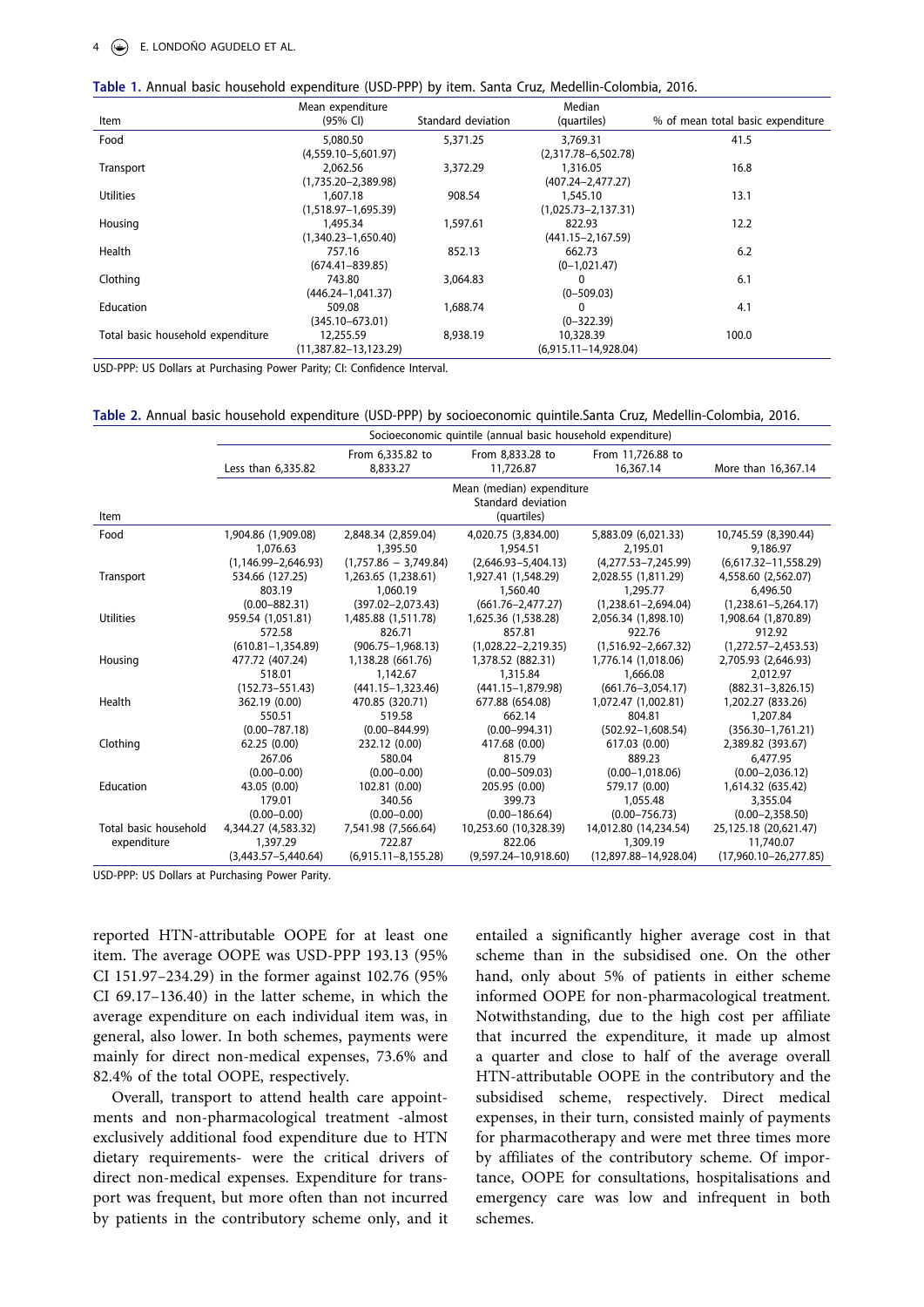<span id="page-5-0"></span>**Table 3.** Patient's annual OOPE for HTN care (USD-PPP) by insurance scheme. Santa Cruz, Medellín-Colombia, 2016.

|                                        |     | Number and % of<br>HTN patients with OOPE |     |      | Mean OOPE of HTN<br>patients<br>with expenditure<br>on the item |        | Mean OOPE<br>of all HTN patients                |        | % of the total OOPE of<br>all HTN patients |       |
|----------------------------------------|-----|-------------------------------------------|-----|------|-----------------------------------------------------------------|--------|-------------------------------------------------|--------|--------------------------------------------|-------|
|                                        |     | Contributory* Subsidised*                 |     |      |                                                                 |        | Contributory Subsidised Contributory Subsidised |        | Contributory Subsidised                    |       |
| Direct medical expenses                |     |                                           |     |      |                                                                 |        |                                                 |        |                                            |       |
| Pharmacotherapy                        | 125 | 61.3                                      | 43  | 20.9 | 53.54                                                           | 67.66  | 32.83                                           | 14.12  | 17.0                                       | 13.7  |
| Scheduled consultations                | 89  | 43.6                                      | 9   | 4.4  | 14.98                                                           | 6.65   | 6.54                                            | 0.27   | 3.4                                        | 0.3   |
| <b>Hospitalisations</b>                | 2   | 1.0                                       | 4   | 1.9  | 259.60                                                          | 160.36 | 2.54                                            | 3.14   | 1.3                                        | 3.1   |
| Laboratory tests                       | 63  | 30.9                                      | 10  | 4.9  | 10.92                                                           | 8.17   | 3.35                                            | 0.38   | 1.7                                        | 0.4   |
| Spontaneous consultations              | 11  | 5.4                                       | 2   | 1.0  | 41.43                                                           | 6.87   | 2.22                                            | 0.05   | 1.1                                        | 0.1   |
| Radiology                              | 28  | 13.7                                      | 3   | 1.5  | 10.28                                                           | 9.19   | 1.41                                            | 0.11   | 0.7                                        | 0.1   |
| Emergency care                         | 6   | 2.9                                       | 0   | 0.0  | 67.60                                                           | 0.00   | 2.00                                            | 0.00   | 1.0                                        | 0.0   |
| Sub-total medical expenses             | 149 | 73.0                                      | 49  | 23.8 | 69.71                                                           | 76.20  | 50.89                                           | 18.12  | 26.4                                       | 17.6  |
| Direct non-medical expenses            |     |                                           |     |      |                                                                 |        |                                                 |        |                                            |       |
| Transport related to HTN consultations | 173 | 84.8                                      | 73  | 35.4 | 93.78                                                           | 86.80  | 79.50                                           | 30.77  | 41.2                                       | 29.9  |
| Food bought during HTN consultations   | 40  | 19.6                                      | 25  | 12.1 | 77.56                                                           | 44.46  | 15.20                                           | 5.41   | 7.9                                        | 5.3   |
| Non-pharmacological treatment          | 9   | 4.4                                       | 12  | 5.8  | 1,039.15                                                        | 830.82 | 45.86                                           | 48.40  | 23.7                                       | 47.1  |
| Administrative procedures related to   | 2   | 1.0                                       | 1   | 0.5  | 169.71                                                          | 20.34  | 1.68                                            | 0.11   | 0.9                                        | 0.1   |
| HTN consultations                      |     |                                           |     |      |                                                                 |        |                                                 |        |                                            |       |
| Sub-total non-medical expenses         | 173 | 84.8                                      | 87  | 42.2 | 167.71                                                          | 200.43 | 142.24                                          | 84.64  | 73.6                                       | 82.4  |
| <b>TOTAL</b>                           | 191 | 93.6                                      | 112 | 54.4 | 206.27                                                          | 189.02 | 193.13                                          | 102.76 | 100.0                                      | 100.0 |

OOPE: out-of-pocket expenditure; HTN: hypertension/hypertensive; USD-PPP: US Dollars at Purchasing Power Parity.

\*Out of 204 and 206 HTN patients insured in the contributory and subsidised scheme, respectively.

Regardless of expenditure item, OOPE within socioeconomic quintiles was, as a rule, significantly higher for patients from the contributory scheme ([Table 4\)](#page-6-0). Within each insurance scheme, the differences across the socioeconomic quintiles were usually rather minor and they rarely showed a clear trend. Nevertheless, in the contributory scheme, patients in the two better off quintiles had significantly higher expenditure for medical consultations compared to the other strata, and in the subsidised scheme OOPE for pharmacotherapy and non-pharmacological treatment tended to be mainly incurred in the fifth quintile.

We also explored the impact of OOPE for HTN on the household budget [\(Table 5](#page-7-0)). The attributable OOPE per hypertensive family member represented on average 1.6% of the total annual basic household expenditure. This proportion was significantly higher in the contributory than in the subsidised scheme, both overall and within each socioeconomic quintile. Furthermore, within each insurance scheme, the OOPE as percentage of basic expenditure was different between quintiles and, for both schemes confounded, significantly higher for the most deprived ones, attaining 2.3% in the bottom quintile compared to 1.1% in the fifth quintile. OOPE for HTN as percentage of the households' non-food expenditure showed the same pattern. Overall, it attained 2.9%, with a gradient over quintiles and higher percentages in the contributory scheme.

Eight households in total (2.0%; 95% CI 1.0%- 3.8%) had OOPE for one hypertensive family member surpassing 10% of their annual basic expenditure, of which six belonged to the two bottom quintiles. At the above threshold, catastrophic spending for HTN was more frequent, but not significantly so, among households enlisted in the subsidised scheme. The

four households with catastrophic expenditure that belonged to the bottom socioeconomic quintile had, for the family as a whole, a basic expenditure below 60% of one minimum salary. The main drivers of catastrophic expenditure for the in total six families from the subsidised scheme were food prescribed as dietary requirement for non-pharmacological treatment (4), transport for HTN consultations (2) and anti-hypertensive drugs (1). For the two households affiliated to the contributory scheme, catastrophic OOPE was mainly due to expenditure for both nonpharmacological treatment and anti-hypertensive medication.

## **Discussion**

OOPE for HTN care was reported by 93.6% and 54.4% of the hypertensive patients and amounted, on average, to USD-PPP 193.13 and 102.76 per year for the insured in the contributory and subsidised schemes, respectively. Non-medical OOPE represented 73.6% of the total OOPE in the contributory and 82.4% in the subsidised scheme and was mainly made up by expenses for transport to HTN appointments and for non-pharmacological treatment, essentially food related to HTN dietary requirements. The former cost was particularly frequent in the contributory scheme, the latter infrequent in both schemes. Medical OOPE was higher on average in the contributory scheme and experienced some three times more frequently than in the subsidised one. It was, in both schemes, mostly brought on by pharmacological treatment, while remarkably low for consultations, hospitalisations and emergency care. HTNattributable OOPE for a hypertensive patient represented on average 1.6% of the total annual basic household expenses and 2.9% of the non-food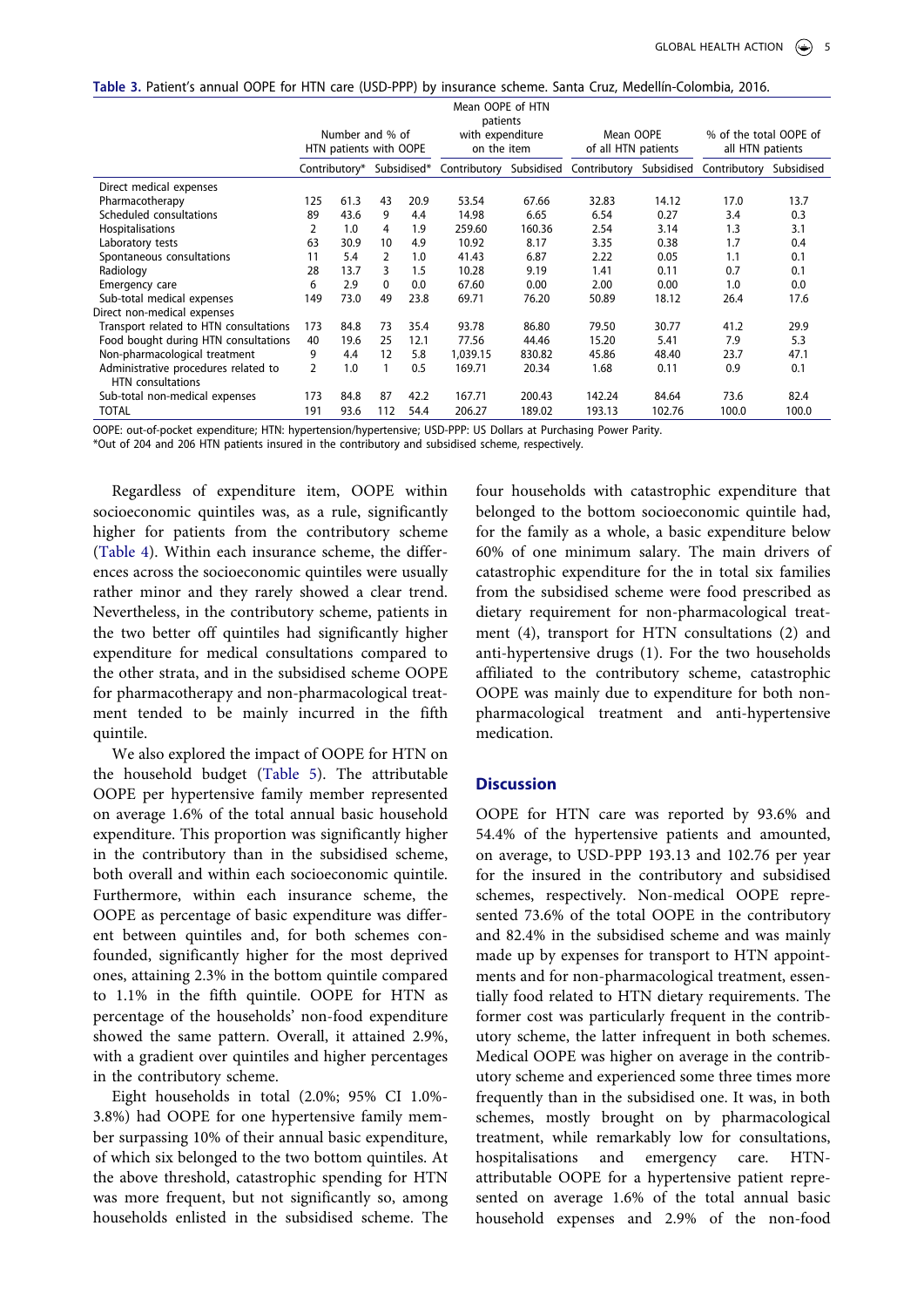<span id="page-6-0"></span>

|                                                                                         |                                                  |                                              |                                                                                                |                                                                    | Household socioeconomic quintile (annual household expenditure)                                                   |                                                                                                                                |                                                                                 |          |
|-----------------------------------------------------------------------------------------|--------------------------------------------------|----------------------------------------------|------------------------------------------------------------------------------------------------|--------------------------------------------------------------------|-------------------------------------------------------------------------------------------------------------------|--------------------------------------------------------------------------------------------------------------------------------|---------------------------------------------------------------------------------|----------|
|                                                                                         | n (%) of HTN patients<br>Insurance scheme        | $(95%$ Cl)<br>₹                              | than 6,335.82<br>Less                                                                          | From 6,335.82 to 8,833.27                                          | From 8,833.28 to 11,726.87                                                                                        | From 11,726.88 to 16,367.14                                                                                                    | More than 16,367.14                                                             | p-value* |
| Item                                                                                    | with OOPE                                        |                                              |                                                                                                |                                                                    | Mean OOPE per patient                                                                                             |                                                                                                                                |                                                                                 |          |
| Direct medical expenses                                                                 |                                                  |                                              |                                                                                                |                                                                    |                                                                                                                   |                                                                                                                                |                                                                                 |          |
| Pharmacotherapy                                                                         | Contributory 125 (61.3)                          | 32.80 (22.71-42.94)                          | $7.90\n7.90\n7.90\n7.90\n7.90\n7.90\n4.06\n4.06\n0.11\n0.22\n0.249\n0.35 (0.001)\n0.360\n0.00$ | 29.91<br>8.49                                                      | 31.69<br>13.90                                                                                                    | 51.11<br>8.38                                                                                                                  | $\begin{array}{c}\n 22.23 \\  32.94 \\  -10.71 (0.449) \\  14.71\n \end{array}$ | 0.028    |
|                                                                                         | Subsidised 43 (20.9)                             | 14.12 (8.22-20.01)                           |                                                                                                |                                                                    |                                                                                                                   |                                                                                                                                |                                                                                 | 0.026    |
| Scheduled consultations                                                                 | Contributory 89 (43.6)<br>Difference (p-value**) | $6.54(1.51 - 11.57)$<br>$18.68$ (< $0.001$ ) |                                                                                                |                                                                    | 17.79 (0.056)<br>3.03                                                                                             | $42.73$ (<0.001)<br>6.11                                                                                                       |                                                                                 | 0.041    |
|                                                                                         | Subsidised 9 (4.4)                               | $0.27(0.11 - 0.49)$                          |                                                                                                | $21.42$ (<0.001)<br>4.54<br>0.11                                   | 1.03                                                                                                              |                                                                                                                                | 0.22                                                                            | 0.214    |
|                                                                                         | Difference (p-value)                             | $6.27$ (<0.001)                              |                                                                                                |                                                                    |                                                                                                                   |                                                                                                                                |                                                                                 |          |
| Laboratory tests                                                                        | Contributory 63 (30.9)                           | $3.35(1.95 - 4.81)$                          |                                                                                                |                                                                    |                                                                                                                   |                                                                                                                                |                                                                                 | 0.132    |
|                                                                                         | Subsidised 10 (4.9)                              | $0.38(0.11 - 0.65)$                          |                                                                                                | 4.43 $(20.001)$<br>4.38<br>0.11<br>4.27 $(20.001)$<br>0.54<br>0.54 | $2.00 (0.043)$<br>$2.87$<br>$0.97$                                                                                | $\begin{array}{c} 0.16 \\ 5.95 (\textcolor{red}{<}0.001) \\ 4.33 \\ 0.16 \\ 4.17 \textcolor{red}{(0.004)} \\ 2.97 \end{array}$ | $14.49(0.001)$<br>$3.19$<br>$0.65$                                              | 0.220    |
|                                                                                         | Difference (p-value)                             | $2.97$ (<0.001)                              |                                                                                                |                                                                    |                                                                                                                   |                                                                                                                                | 2.54 (0.011)                                                                    |          |
| Radiology                                                                               | Contributory 28 (13.7)                           | $1.41(1.95 - 4.81)$                          |                                                                                                |                                                                    | $1.90(0.211)$<br>$1.68$<br>0.65                                                                                   |                                                                                                                                | 0.76<br>0.00                                                                    | 0.734    |
|                                                                                         | Subsidised 3 (1.5)                               | $0.11(0.11 - 0.56)$                          |                                                                                                |                                                                    |                                                                                                                   | 0.00                                                                                                                           |                                                                                 | 0.165    |
|                                                                                         | Difference (p-value)                             | 1.30 (< 0.001)                               | $0.49$ $(0.018)$<br>$0.00$                                                                     | 0.43 (0.127)                                                       | $1.03(0.090)$<br>$0.27$                                                                                           | $2.97(0.038)$<br>$6.76$                                                                                                        | $0.76$ (0.012)<br>2.22<br>0.00                                                  |          |
| Spontaneous consultations                                                               | Contributory 11 (5.4)                            | $2.22(0.00 - 5.41)$                          |                                                                                                | 64.0                                                               |                                                                                                                   |                                                                                                                                |                                                                                 | 0.467    |
|                                                                                         | Subsidised 2 (1.0)                               | $0.05(0.00-0.16)$                            | 0.00                                                                                           | 0.00                                                               |                                                                                                                   | 0.00                                                                                                                           |                                                                                 | 0.044    |
|                                                                                         | Difference (p-value)                             | 2.17 (0.011)                                 |                                                                                                | $0.49(0.059)$<br>$0.00$                                            |                                                                                                                   | $6.76(0.095)$<br>$7.19$                                                                                                        |                                                                                 |          |
| Hospitalisations                                                                        | Contributory 2 (1.0)                             | 2.54 (0.00-6.33)                             | 0.00                                                                                           |                                                                    | $\begin{array}{r} 0.38 \\ -0.11 \ (0.919) \\ 0.00 \\ 0.38 \\ -0.38 \ (0.099) \\ 0.00 \\ 0.00 \\ 0.00 \end{array}$ |                                                                                                                                | $2.22(0.317)$<br>4.06                                                           | 0.631    |
|                                                                                         | Subsidised 4 (1.9)                               | $3.14(0.00 - 8.81)$                          | 0.00                                                                                           |                                                                    |                                                                                                                   | 0.00                                                                                                                           |                                                                                 | 0.366    |
|                                                                                         | Difference (p-value)                             | $-0.60(0.423)$                               |                                                                                                | $\begin{array}{c} 0.76 \ -0.76 \ (0.353) \ 0.43 \end{array}$       |                                                                                                                   |                                                                                                                                | $\begin{array}{c} 14.49 \\ -10.43 & (0.986) \\ 0.00 & 0.0 \end{array}$          |          |
| Emergency care                                                                          | Contributory 6 (2.9)                             | $2.00(0.00 - 5.41)$                          |                                                                                                |                                                                    |                                                                                                                   |                                                                                                                                |                                                                                 | 0.205    |
|                                                                                         | Subsidised 0 (0.0)                               | $0.00(0.00-0.00)$                            | $0.59$<br>$0.00$<br>$0.00$<br>$0.054$<br>$29.15$<br>$8.22$<br>$8.22$<br>$20.93$ (<0.001)       | $0.00$<br>$0.43(0.282)$                                            |                                                                                                                   | 7.19 (0.412)<br>7.57<br>0.00<br>7.57 (0.150)                                                                                   |                                                                                 |          |
|                                                                                         | Difference (p-value)                             | 2.00 (0.013)                                 |                                                                                                |                                                                    |                                                                                                                   |                                                                                                                                |                                                                                 |          |
| Sub-total direct medical                                                                | Contributory 149 (73.0)                          | 50.89 (35.21-66.63)                          |                                                                                                | 40.29<br>9.57                                                      |                                                                                                                   |                                                                                                                                |                                                                                 | 0.024    |
| expenses                                                                                | Subsidised 49 (23.8)                             | 18.12 (9.95-26.28)                           |                                                                                                |                                                                    | $\begin{array}{c} 39.48 \\ 17.36 \\ 22.12 \ (0.003) \end{array}$                                                  | $\frac{86.10}{8.65}$<br>77.45 (<0.001)                                                                                         | $47.21$<br>$48.30$<br>$-1.09$ (0.144)                                           | 0.004    |
|                                                                                         | Difference (p-value)                             | 32.77 (<0.001)                               |                                                                                                | 30.72 < 0.001                                                      |                                                                                                                   |                                                                                                                                |                                                                                 |          |
| Direct non-medical expenses                                                             |                                                  |                                              |                                                                                                |                                                                    |                                                                                                                   |                                                                                                                                |                                                                                 |          |
| Transport related to HTN                                                                | Contributory 173 (84.8)                          | 79.50 (65.71-93.29)                          |                                                                                                |                                                                    | 61.22                                                                                                             | 82.26<br>26.55                                                                                                                 |                                                                                 | 0.551    |
| consultations                                                                           | Subsidised 73 (35.4)                             | 30.77 (20.77-40.72)                          | $\begin{array}{c} 76.31 \\ 20.50 \\ 55.81 \; (<\!0.001) \\ 0.00 \end{array}$                   | 88.97<br>31.48<br>57.49 (<0.001)<br>0.00                           |                                                                                                                   |                                                                                                                                |                                                                                 | 0.239    |
|                                                                                         | Difference (p-value)                             | 48.73 (< 0.001)                              |                                                                                                |                                                                    | 4.92 (0.021)<br>58.19                                                                                             | $55.71~(<0.001)$<br>$81.02$                                                                                                    |                                                                                 |          |
| Non-pharmacological                                                                     | Contributory 9 (4.4)                             | 45.86 (13.47-78.20)                          |                                                                                                | $-55.16$<br>$-55.16$ (0.103)<br>$24.66$<br>$24.66$                 |                                                                                                                   |                                                                                                                                | 90.59<br>24.82<br>65.77 (<0.001)<br>64.58                                       | 0.277    |
| treatment                                                                               | Subsidised 12 (5.8)                              | 48.40 (17.36-79.45)                          | 26.61                                                                                          |                                                                    |                                                                                                                   | 16.06                                                                                                                          | $120.50$<br>-55.92 (0.411)                                                      | 0.651    |
|                                                                                         | Difference (p-value)                             | $-2.54(0.542)$                               | $-26.61(0.195)$                                                                                |                                                                    | $18.93$<br>39.26 (0.459)<br>7.36                                                                                  | 64.96 (0.321)                                                                                                                  |                                                                                 |          |
| Food bought during HTN                                                                  | Contributory 40 (19.6)                           | 15.20 (9.46-20.93)                           | 5.90                                                                                           |                                                                    |                                                                                                                   | 17.63<br>4.33                                                                                                                  | 19.20                                                                           | 0.459    |
| consultation                                                                            | Subsidised 25 (12.1)                             | 5.41 (2.59-8.22)                             | 3.03                                                                                           |                                                                    | 8.38                                                                                                              |                                                                                                                                | 7.63                                                                            | 0.605    |
|                                                                                         | Difference (p-value)                             | 9.79 (0.023)                                 | $2.87(0.696)$<br>$7.03$                                                                        | 20.01 (0.730)<br>0.00                                              | $\begin{array}{r} -1.02\ (0.307) \\ 0.00 \\ 0.59 \end{array}$                                                     | $13.30(0.090)$<br>$0.00$                                                                                                       | $\begin{array}{c} 11.57 \ (0.336) \\ 3.30 \\ 0.00 \end{array}$                  |          |
| Administrative procedures                                                               | Contributory 2 (1.0)                             | $1.68(0.00 - 4.00)$                          |                                                                                                |                                                                    |                                                                                                                   |                                                                                                                                |                                                                                 | 0.401    |
| related to HTN                                                                          | Subsidised 1 (0.5)                               | $0.11(0.00 - 0.27)$                          | 0.00                                                                                           | 0.00                                                               |                                                                                                                   | 0.00                                                                                                                           |                                                                                 | 0.299    |
| appointments                                                                            | Difference (p-value)                             | 1.57 (0.553)                                 | .03 (0.176)                                                                                    |                                                                    | $-0.59$ $(0.247)$                                                                                                 |                                                                                                                                | 3.30 (0.317)                                                                    |          |
| Sub-total direct non-medical                                                            | Contributory 173 (84.8)                          | 142.24 (106.92-177.55)                       | 89.18                                                                                          | 113.63                                                             | 126.77                                                                                                            | 180.91                                                                                                                         | 177.66<br>152.95                                                                | 0.747    |
| expenses                                                                                | Subsidised 87 (42.2)                             | 84.64 (51.59-117.68)                         | $50.13$<br>$39.05 (<0.001)$                                                                    | 91.24                                                              | 84.15                                                                                                             | 46.89                                                                                                                          |                                                                                 | 0.506    |
|                                                                                         | Difference (p-value)                             | 57.60 (<0.001)                               |                                                                                                | 22.39 (0.001)                                                      | 42.62 (0.024)                                                                                                     | $134.02~(\leq 0.001)$ $267.01$                                                                                                 | 24.71 (0.001)<br>224.88                                                         |          |
| Total direct medical and non-                                                           | Contributory 191 (93.6)                          | 193.13 (151.97-234.29)                       | 118.39                                                                                         | 153.92                                                             | 166.25                                                                                                            | 55.54                                                                                                                          |                                                                                 | 0.124    |
| medical expenses                                                                        | Subsidised 112 (54.4)                            | 102.76 (69.17-136.40)                        | 58.41                                                                                          | 100.86                                                             | 101.57<br>64.68 (0.010)                                                                                           |                                                                                                                                | 201.24<br>23.64 (0.022)                                                         | 0.038    |
|                                                                                         | Difference (p-value)                             | $90.37$ (< $0.001$ )                         | $.98 (-0.001)$<br>59                                                                           | 53.06 (<0.001)                                                     |                                                                                                                   | 211.47 (<0.001)                                                                                                                |                                                                                 |          |
| OOPE: out-of-pocket expenditure; HTN: hypertension; USD-PPP: US Dollars at Purchasing P |                                                  |                                              |                                                                                                | ower Parity; CI: Confidence Interval                               |                                                                                                                   |                                                                                                                                |                                                                                 |          |
| *Kruskal-Wallis test for differences across socioeconomic quintiles.                    |                                                  |                                              |                                                                                                |                                                                    |                                                                                                                   |                                                                                                                                |                                                                                 |          |
| **Mann-Whitney U test for differences between Contributory and Subsidised schemes.      |                                                  |                                              |                                                                                                |                                                                    |                                                                                                                   |                                                                                                                                |                                                                                 |          |

Table 4. Patients' OOPE for HTN care (USD-PPP) by insurance schemes and socioeconomic quintile. Santa Cruz, Medellin-Colombia, 2016. **Table 4.** Patients' OOPE for HTN care (USD-PPP) by insurance schemes and socioeconomic quintile. Santa Cruz, Medellin-Colombia, 2016.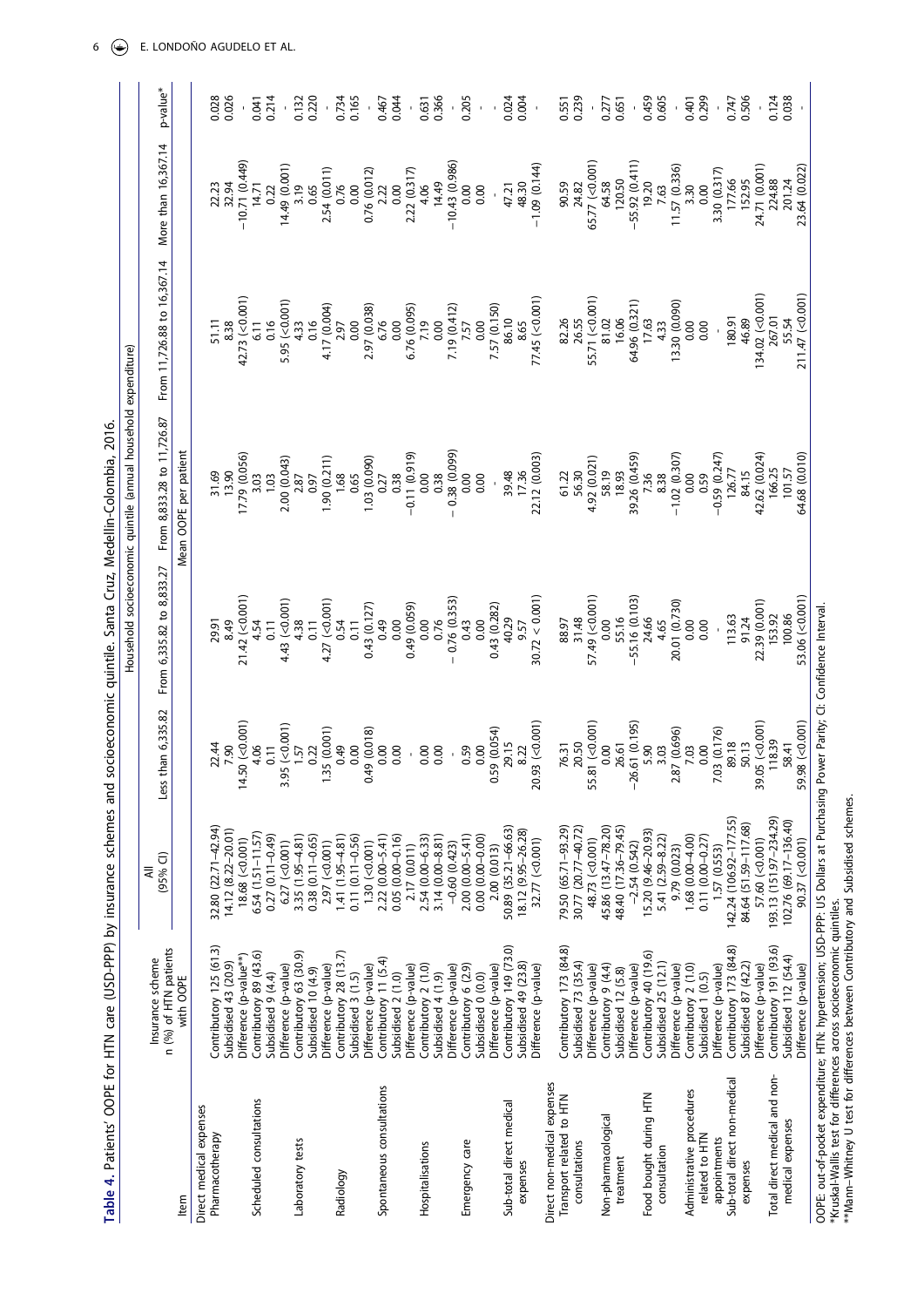<span id="page-7-0"></span>**Table 5.** Summary indicators of OOPE for HTN care. Santa Cruz, Medellin-Colombia, 2016.

|                                                                            |                     |                   |                       |                              |                               | Socioeconomic quintile (annual household expenditure, USD-PPP) |                        |                          |
|----------------------------------------------------------------------------|---------------------|-------------------|-----------------------|------------------------------|-------------------------------|----------------------------------------------------------------|------------------------|--------------------------|
| Summary indicator                                                          | Insurance<br>scheme | All<br>households | Less than<br>6,335.82 | From 6,335.82<br>to 8,833.27 | From 8,833.28<br>to 11,726.87 | From 11,726.88<br>to 16,367.14                                 | More than<br>16,367.14 | p- value<br>$(* or ***)$ |
| OOPE per HTN patient as % of household expenditure                         |                     |                   |                       |                              |                               |                                                                |                        |                          |
| OOPE for HTN care as % of basic                                            | All                 | 1.55              | 2.27                  | 1.69                         | 1.40                          | 1.31                                                           | 1.08                   | 0.287                    |
| household expenditure                                                      | Contributory        | 1.83              | 2.53                  | 2.01                         | 1.70                          | 1.93                                                           | 1.18                   | < 0.001                  |
|                                                                            | Subsidised          | 1.27              | 2.12                  | 1.40                         | 0.99                          | 0.38                                                           | 0.98                   | 0.289                    |
|                                                                            | p-value**           | < 0.001           | < 0.001               | < 0.001                      | 0.008                         | < 0.001                                                        | 0.032                  |                          |
| OOPE for HTN care as % of non-                                             | All                 | 2.88              | 3.45                  | 3.26                         | 2.95                          | 2.66                                                           | 2.02                   | 0.398                    |
| food household expenditure                                                 | Contributory        | 3.33              | 3.96                  | 3.29                         | 3.35                          | 3.98                                                           | 2.14                   | 0.001                    |
|                                                                            | Subsidised          | 2.40              | 3.17                  | 3.23                         | 2.41                          | 0.69                                                           | 1.91                   | 0.323                    |
|                                                                            | p-value**           | < 0.001           | < 0.001               | 0.001                        | 0.004                         | < 0.001                                                        | 0.011                  |                          |
| Number (%) of households with catastrophic expenditure due to OOPE for one |                     |                   |                       | HTN patient                  |                               |                                                                |                        |                          |
| OOPE for HTN care over 10% of                                              | All                 | 8(2.0)            | 4(4.9)                | 2(2.4)                       | 2(2.4)                        | 0(0.0)                                                         | 0(0.0)                 | 0.091                    |
| basic household expenditure                                                | Contributory        | 2(1.0)            | 0(0.0)                | 0(0.0)                       | 2(4.3)                        | 0(0.0)                                                         | 0(0.0)                 | 0.145                    |
|                                                                            | Subsidised          | 6(2.9)            | 4(7.5)                | 2(4.5)                       | 0(0.0)                        | 0(0.0)                                                         | 0(0.0)                 | 0.118                    |
|                                                                            | p-value***          | 0.284             | 0.292                 | 0.497                        | 0.505                         | $\qquad \qquad \blacksquare$                                   |                        |                          |
| OOPE for HTN care over 40% of                                              | All                 | 2(0.5)            | 1(1.2)                | 1(1.2)                       | 0(0.0)                        | 0(0.0)                                                         | 0(0.0)                 | 0.198                    |
| non-food household                                                         | Contributory        | 0(0.0)            | 0(0.0)                | 0(0.0)                       | 0(0.0)                        | 0(0.0)                                                         | 0(0.0)                 |                          |
| expenditure                                                                | Subsidised          | 2(1.0)            | 1(1.9)                | 1(2.3)                       | 0(0.0)                        | 0(0.0)                                                         | 0(0.0)                 | 0.741                    |
|                                                                            | p-value***          | 0.499             | 1.000                 | 1.000                        |                               |                                                                |                        |                          |

OOPE: out-of-pocket expenditure; HTN: hypertension/hypertensive; USD-PPP: US Dollars at Purchasing Power Parity.

\* Kruskal-Wallis Test for differences in OOPE for HTN across socioeconomic quintiles.

\*\*Mann–Whitney U test for differences in OOPE for HTN between contributory and subsidised schemes.

\*\*\* Fisher Exact Test for differences in % of households with catastrophic expenditure between contributory and subsidised schemes or across quintile.

expenditure. These proportions were higher for the bottom socioeconomic quintiles and within quintiles higher in the contributory scheme. In two percent of households it led to catastrophic health expenditure due to the HTN care. The risk was higher, but not significantly so, among households in the subsidised scheme and overall three quarters of the affected belonged to the most deprived quintiles. Financial costs related to HTN dietary requirements stood out as the critical determinant, followed by payments for anti-hypertensive medication and transport for HTN consultations.

Our study's main limitation is having been conducted in a low-income urban setting. Almost half of the Colombian population lives in comparable environments, but our results may not reflect the situation in upper-class urban zones or in underserved rural areas. The use of a questionnaire for measuring expenditure also entails potential drawbacks, related to respondents' willingness to disclose financial information and ability to correctly recall actual expenses. The latter was mitigated by choosing variable recall periods, adapted to the nature of the different examined expenditure items. Finally, selecting just one household member with HTN to collect data on OOPE on, will have resulted in somewhat underrating the proportion of families in which this condition leads to catastrophic expenditure. However, our estimates of OOPE in itself and of its effect on household budgets for one hypertensive patient are unbiased.

Making use of information on household expenditure instead of income is an asset to our study. It better reflects the longer-term financial state of affairs, particularly in resource-constrained settings <span id="page-7-1"></span>[\[33](#page-10-19)–[36\]](#page-10-20). The study's major strength is providing yet unavailable population-based evidence on the magnitude of OOPE for HTN care in Colombia, on its impact on household budgets and on HTNattributable catastrophic health expenditure. Our findings could guide policymakers in strengthening financial protection and ensuring equitable access to care for families belonging to deprived socioeconomic population segments.

<span id="page-7-4"></span><span id="page-7-3"></span><span id="page-7-2"></span>The basic household expenses we document are compatible with Santa Cruz Commune's household income reported by Medellin's government [\[37](#page-10-21)]. Moreover, food expenditure making up the highest share for the lowest quintile, followed by housing and transport, is in line with the patterns observed in Cauca, Colombia [[38](#page-11-0)] and with regional findings [\[39](#page-11-1)]. This confers face value to our data. Also, it is a finding of note that over 40% of the households belonging to the first and second socioeconomic quintiles are insured under the contributory scheme, but it is not surprising given the Commune's lowincome profile and many of its formally employed, which are therefore affiliated to that scheme, earning meagre salaries.

<span id="page-7-5"></span>The -in absolute terms- fairly low OOPE for HTN found in this study is in line with Colombia's overall OOPE for health that represents a moderate 16% of the country's total health expenditure [\[19](#page-10-6)]. Nevertheless, low OOPE is not always an indication of equitable access since it may be due to lack of utilization of health services [[20\]](#page-10-7). In Colombia, despite 96% health insurance coverage [\[40](#page-11-2)], almost a third of the population reports financial barriers to access care [\[19](#page-10-6)]. A 2015 report further indicates that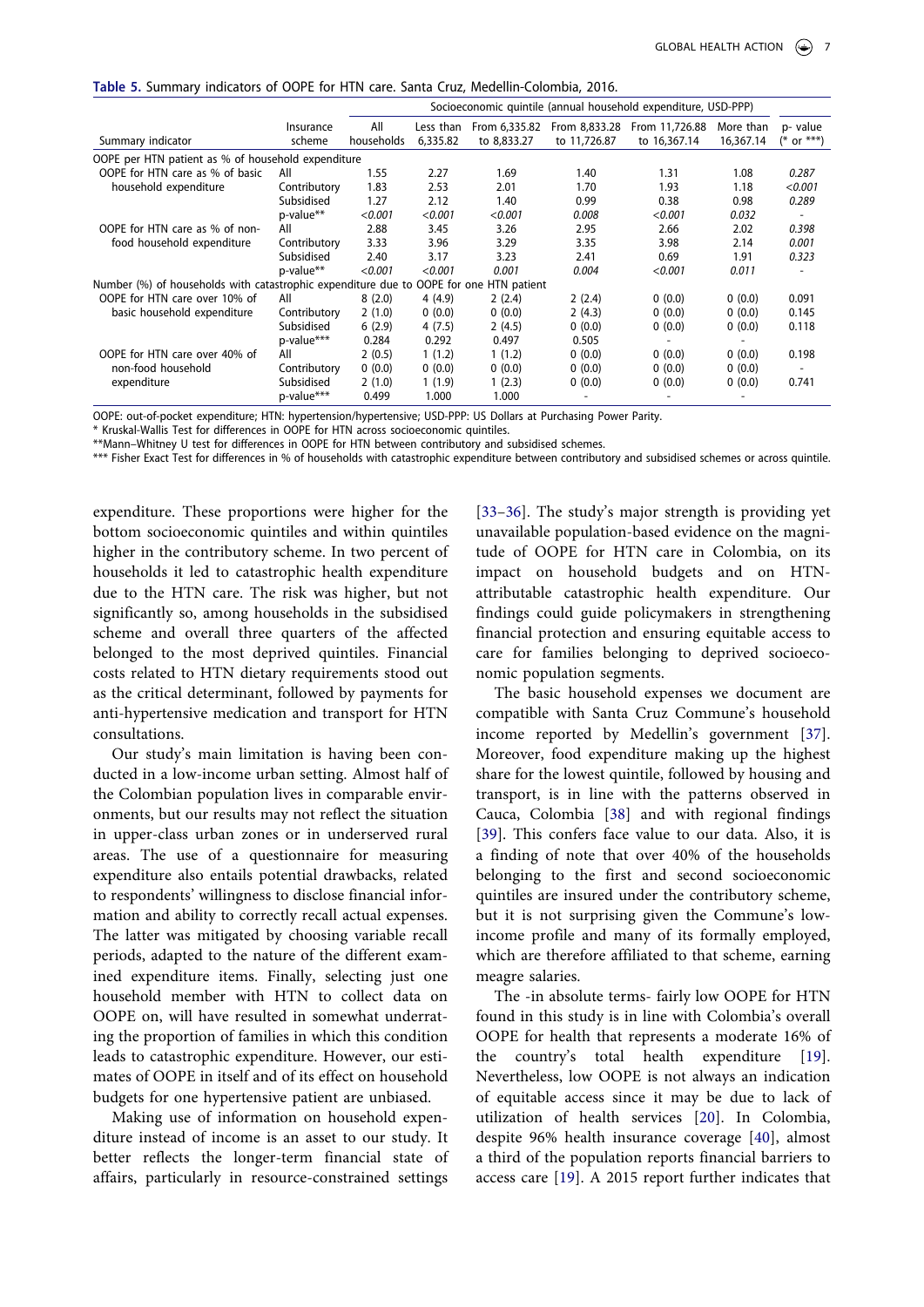<span id="page-8-0"></span>the households in the lowest socioeconomic quintile had the highest OOPE for health [\[41](#page-11-3)], which is in line with the findings of a literature review on the global situation in LMICs [\[42](#page-11-4)].

<span id="page-8-2"></span><span id="page-8-1"></span>In the present study the magnitude of OOPE per patient for HTN was lower in the bottom socioeconomic quintile, where it accounted for 2.3% of the total basic household spending, than in the other ones. It led to catastrophic expenditure in 4.9% of households in the former quintile, in contrast to 1.2% in the better off segment of the population. Both figures may seem negligible in comparison with a staggering 23% catastrophic expenditure attributable to HTN in households with a hypertensive member in the rural areas of Shaanxi Province, China [[43\]](#page-11-5), but WHO sets the threshold for good performance with regard to financial protection in the Latin America and the Caribbean region at 2% catastrophic overall health expenditure [\[19](#page-10-6)]. Precisely equal to the – from that perspective quite alarming- 2.0% found in our study for just one particular disorder in one household member. Furthermore, HTN is a very prevalent condition in Colombia [\[12](#page-9-9)] and a common reason for outpatient care that has been exempted from user fees and co-payments.

The health system has succeeded in reducing to a minimum the OOPE for consultations, hospitalisations and emergency care for hypertensive patients and seems to protect from catastrophic expenditure due to major health shocks. However, particularly for patients enrolled in the contributory scheme, transport expenses related to attending HTN care appointments and, to a lesser extent, payments for pharmaceuticals generate non negligible OOPE. The former reveals the fragmentation of the Colombian health system and its disintegrated care provision. Health insurance companies of the contributory scheme tend to vertically integrate their facilities following profit maximising efficiency criteria rather than accommodating for the territorial distribution of users.

While around half of the more than 110,000 Santa Cruz dwellers are enlisted in the contributory scheme, they avail of no facilities providing health services in the Commune. Moreover, contributory insurance companies do not contract the provision of primary health care to the public health facilities operating in the area. In order to be attended, be it just for blood pressure control, contributory scheme affiliates are forced to travel downtown or to the South/South-west communes of the city, where most of the scheme's health care facilities are located. Besides creating geographical barriers to care, it substantially contributes to patients insured in this scheme having overall higher OOPE for HTN than to those enlisted in the subsidised one. The OOPE for anti-hypertensive medication in the contributory <span id="page-8-3"></span>scheme also finds its main origin in the geographically remote location of the insurers' care facilities and the pharmacies linked to them [[44\]](#page-11-6). It gives rise to patients acquiring drugs in nearby home private outlets – a problem compounded, in both schemes, by occasional stock-outs. It has been argued that insurer-based vertical integration does not generate distortions in the larger Colombian cities [\[45](#page-11-7)], but our findings suggest that 'a market-driven vertical integration between health care insurers and providers, based on cost-containment mechanisms' [[46\]](#page-11-8), is affecting not only the provision of care but also access and financial protection.

<span id="page-8-6"></span><span id="page-8-5"></span><span id="page-8-4"></span>A final finding of importance is that in spite of a small proportion of patients incurring expenses related to HTN dietary requirements, the amount spent by the ones that do so is high on average and a main driver of catastrophic health expenditure, in particular in the lowest socioeconomic quintile. This is in line with evidence that healthier dietary patterns entail cost about 1.50 USD per person a day higher than the least healthy ones [\[47](#page-11-9)] and that food insecurity primarily affects people living on stagnant wages in poor urban communities [\[48](#page-11-10)[,49](#page-11-11)]. Our findings highlight the vulnerability of the most deprived urban households, for whom even modest expenses to comply with medical dietary prescriptions can lead to financial hardship.

## <span id="page-8-7"></span>**Conclusions**

OOPE for HTN care is moderate but frequent in this Colombian low-income urban community and for the larger part made up of direct non-medical expenses. Catastrophic health expenditure for HTN is infrequent, but affects some 5.0% of households in the bottom socioeconomic quintile. Our findings point to the financial vulnerability of these households. They also highlight the fragmented and disintegrated nature of the Colombian health care system. While this suggests a need for more fundamental structural reforms we can, strictly based on our results, recommend implementing a public policy measure aimed at strengthening financial protection: cover, for the most deprived households, the costs of chronic disease related dietary requirements and of transport for attending health services. Furthermore, decentralising the contributory insurance scheme's primary care facilities should reduce, in itself, overall out-of-pocket expenditure in affiliated members.

## **Acknowledgments**

This study is part of a concerted research effort within the Latin American Network for Multidisciplinary Research on Chronic Diseases, a regional network of partner academic institutions supported by the Antwerp Institute of Tropical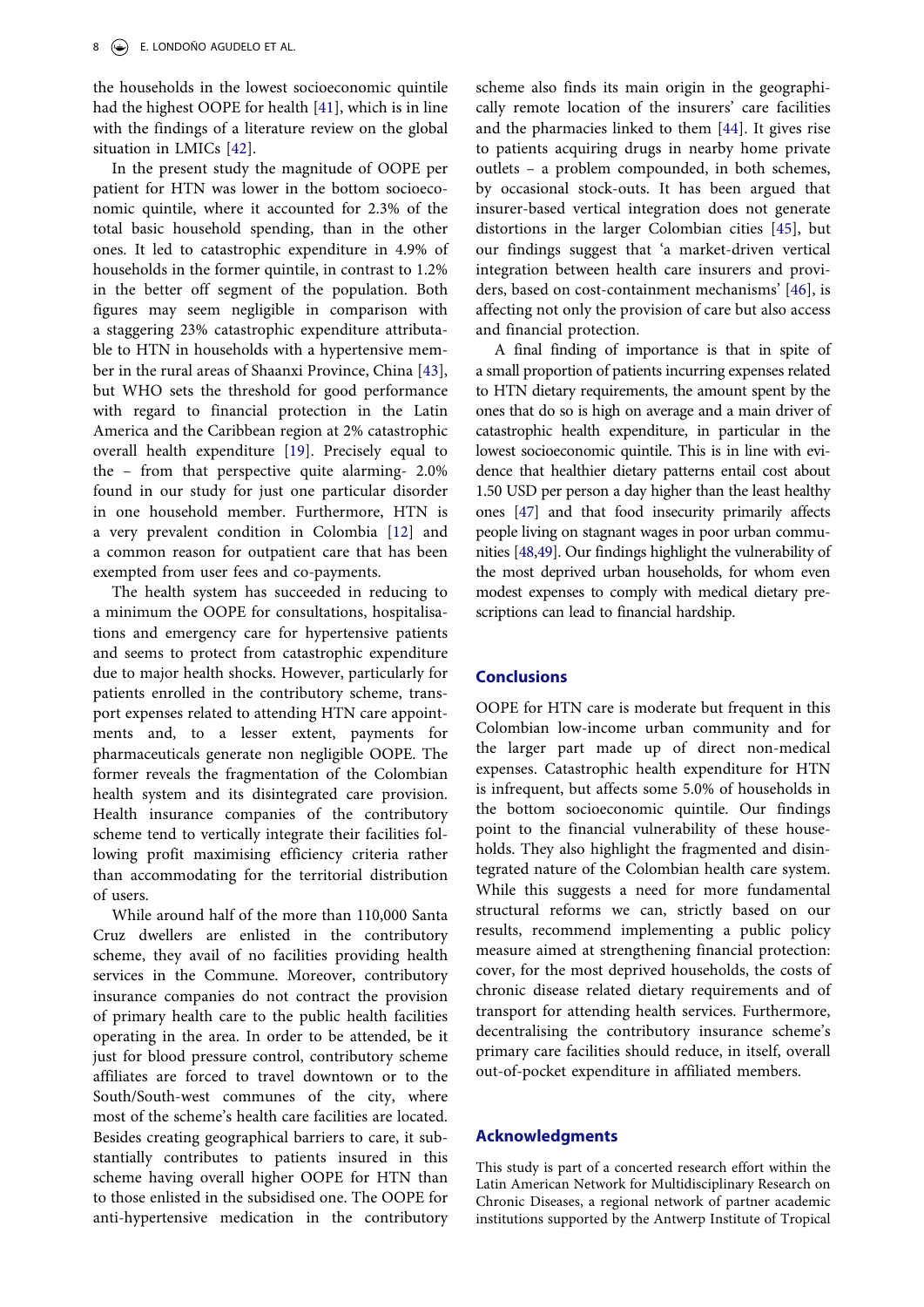Medicine, and the Belgian Directorate-General for Development Cooperation.

## **Author contributions**

All authors contributed to the study conception and design. Cecilia Taborda, Viviana Pérez and Esteban Londoño carried out the fieldwork in Colombia. Anaí García, Esteban Londoño, Viviana Pérez, Tullia Battaglioli, and Patrick Van der Stuyft took the lead in analysing the data. Esteban Londoño and Anaí García drafted and wrote the manuscript with close support from Tullia Battaglioli, Patrick Van der Stuyft, and Rubén Darío Gómez. All authors commented on previous versions of the paper, and read and approved the final manuscript.

## **Disclosure statement**

No potential conflict of interest was reported by the authors.

## **Ethics and consent**

This study was approved by the Ethics Committee of Metrosalud E.S.E in Medellin, Colombia on 10 December 2015; approval reference 1400/5.2. All participants provided written informed consent.

## **Funding information**

The Belgian Directorate-general for Development Cooperation funded the research. The funding body did not intervene in the design of the study; the collection, analysis, and interpretation of data; and the writing of the manuscript.

## **Paper context**

The paper provides novel population-based evidence on the magnitude and structure of out-of-pocket expenditure for hypertension care and hypertension-attributable catastrophic health expenditure in low-income urban Colombia. Our findings indicate moderate direct medical expenses, but reveal the need for reimbursement mechanisms that financially protect the socioeconomically most deprived households from chronic diseases-related catastrophic direct nonmedical health expenditure. Decentralising the contributory insurance scheme's primary care facilities should reduce overall out-of-pocket expenditure in affiliated members.

## **ORCID**

Esteban Londoño Agudelo http://orcid.org/0000-0003- 3254-3651

Anaí García Fariñas **http://orcid.org/0000-0002-2078-**4055

Tatiana Villacrés Landeta D http://orcid.org/0000-0001-6473-1708

Tullia Battaglioli http://orcid.org/0000-0002-7377-4803 Rubén Gómez Arias **http://orcid.org/0000-0002-4707-**4862

## **References**

- <span id="page-9-0"></span>[1] World Health Organization. Noncommunicable diseases country profiles 2018. [cited [2019](#page-1-5) Feb 15]. Available from: [http://www9.who.int/nmh/publica](http://www9.who.int/nmh/publications/ncd-profiles-2018/en/)  [tions/ncd-profiles-2018/en/](http://www9.who.int/nmh/publications/ncd-profiles-2018/en/)
- <span id="page-9-1"></span>[2] World Health Organization. Global Status Report on noncommunicable diseases 2014. [cited [2019](#page-1-6) Feb 15]. Available from: [https://www.who.int/nmh/publica](https://www.who.int/nmh/publications/ncd-status-report-2014/en/)  [tions/ncd-status-report-2014/en/](https://www.who.int/nmh/publications/ncd-status-report-2014/en/)
- <span id="page-9-2"></span>[3] United Nations General Assembly 2011. Resolution adopted by the General Assembly on 19th September 2011. Political Declaration of the High-level Meeting of the General Assembly on the Prevention and Control of Noncommunicable Diseases. [2012](#page-1-7) [cited 2019 Feb 15]. Available from: [https://www.who.int/](https://www.who.int/nmh/events/un_ncd_summit2011/political_declaration_en.pdf) [nmh/events/un\\_ncd\\_summit2011/political\\_declara](https://www.who.int/nmh/events/un_ncd_summit2011/political_declaration_en.pdf)  [tion\\_en.pdf](https://www.who.int/nmh/events/un_ncd_summit2011/political_declaration_en.pdf)
- [4] United Nations General Assembly 2014. Resolution adopted on 10th July 2014. Outcome document of the high-level meeting of the General Assembly on the comprehensive review and assessment of the progress achieved in the prevention and control of noncommunicable diseases. 2014 [cited 2019 Feb 15]. Available from: [https://www.who.int/nmh/events/](https://www.who.int/nmh/events/2014/a-res-68-300.pdf?ua=1)  [2014/a-res-68-300.pdf?ua=1](https://www.who.int/nmh/events/2014/a-res-68-300.pdf?ua=1)
- <span id="page-9-3"></span>[5] United Nations General Assembly 2018. Resolution adopted by the General Assembly on 10 October 2018. Political declaration of the third high-level meeting of the General Assembly on the prevention and control of non-communicable diseases. [2018](#page-1-7) [cited 2019 Feb 15]. Available from: [https://www.un.org/en/](https://www.un.org/en/ga/search/view_doc.asp?symbol=A/RES/73/2) [ga/search/view\\_doc.asp?symbol=A/RES/73/2](https://www.un.org/en/ga/search/view_doc.asp?symbol=A/RES/73/2)
- <span id="page-9-4"></span>[6] World Health Organisation. Global action plan for the prevention and control of NCDs 2013–2020. [2013](#page-1-8) [cited 2019 Feb 15]. Available from: [https://apps.](https://apps.who.int/iris/bitstream/handle/10665/94384/9789241506236_eng.pdf?sequence=1) [who.int/iris/bitstream/handle/10665/94384/](https://apps.who.int/iris/bitstream/handle/10665/94384/9789241506236_eng.pdf?sequence=1) [9789241506236\\_eng.pdf?sequence=1](https://apps.who.int/iris/bitstream/handle/10665/94384/9789241506236_eng.pdf?sequence=1)
- <span id="page-9-10"></span>[7] World Economic Forum and the Harvard School of Public Health. The global economic burden of noncommunicable diseases. [2011](#page-2-0) [cited 2019 Apr 24]. Available from: [http://www3.weforum.org/](http://www3.weforum.org/docs/WEF_Harvard_HE_GlobalEconomicBurdenNonCommunicableDiseases_2011.pdf)  [docs/WEF\\_Harvard\\_HE\\_](http://www3.weforum.org/docs/WEF_Harvard_HE_GlobalEconomicBurdenNonCommunicableDiseases_2011.pdf) [GlobalEconomicBurdenNonCommunicableDisease](http://www3.weforum.org/docs/WEF_Harvard_HE_GlobalEconomicBurdenNonCommunicableDiseases_2011.pdf)  [s\\_2011.pdf](http://www3.weforum.org/docs/WEF_Harvard_HE_GlobalEconomicBurdenNonCommunicableDiseases_2011.pdf)
- <span id="page-9-5"></span>[8] Inter-American Development Bank (Macinko J, Dourado I, Frederico C. Guanais). Chronic Diseases, Primary Care and Health Systems Performance Diagnostics, Tools and Interventions. [2011](#page-1-8) [cited 2019 Apr 24]. Available from: [https://pdfs.seman](https://pdfs.semanticscholar.org/f8a3/4080c0be597dc86e3cc6aee28c4a4cbc4172.pdf)  [ticscholar.org/f8a3/4080c0be597dc86e3cc6aee28](https://pdfs.semanticscholar.org/f8a3/4080c0be597dc86e3cc6aee28c4a4cbc4172.pdf)  [c4a4cbc4172.pdf](https://pdfs.semanticscholar.org/f8a3/4080c0be597dc86e3cc6aee28c4a4cbc4172.pdf)
- <span id="page-9-6"></span>[9] Patel P, Ordunez P, DiPette D, et al. Improved blood pressure control to reduce cardiovascular disease morbidity and mortality: the standardized hypertension treatment and prevention project. J Clin Hypertens (Greenwich). [2016](#page-1-9);18:1284–1294.
- <span id="page-9-7"></span>[10] De Maio FG. Understanding chronic non-communicable diseases in Latin America: towards an equity-based research agenda. Global Health. [2011](#page-1-10);7:36.
- <span id="page-9-8"></span>[11] Ordunez P, Martinez R, ML N, et al. Hypertension Prevention and Control in Latin America and the Caribbean. J Clin Hypertens. [2015;](#page-2-1)17:499–502.
- <span id="page-9-9"></span>[12] Gobierno de Colombia. Ministerio de Salud y Protección Social. Analisis De Situación De Salud (ASIS) Colombia, 2017. [2018](#page-2-2) [cited 2019 May 3].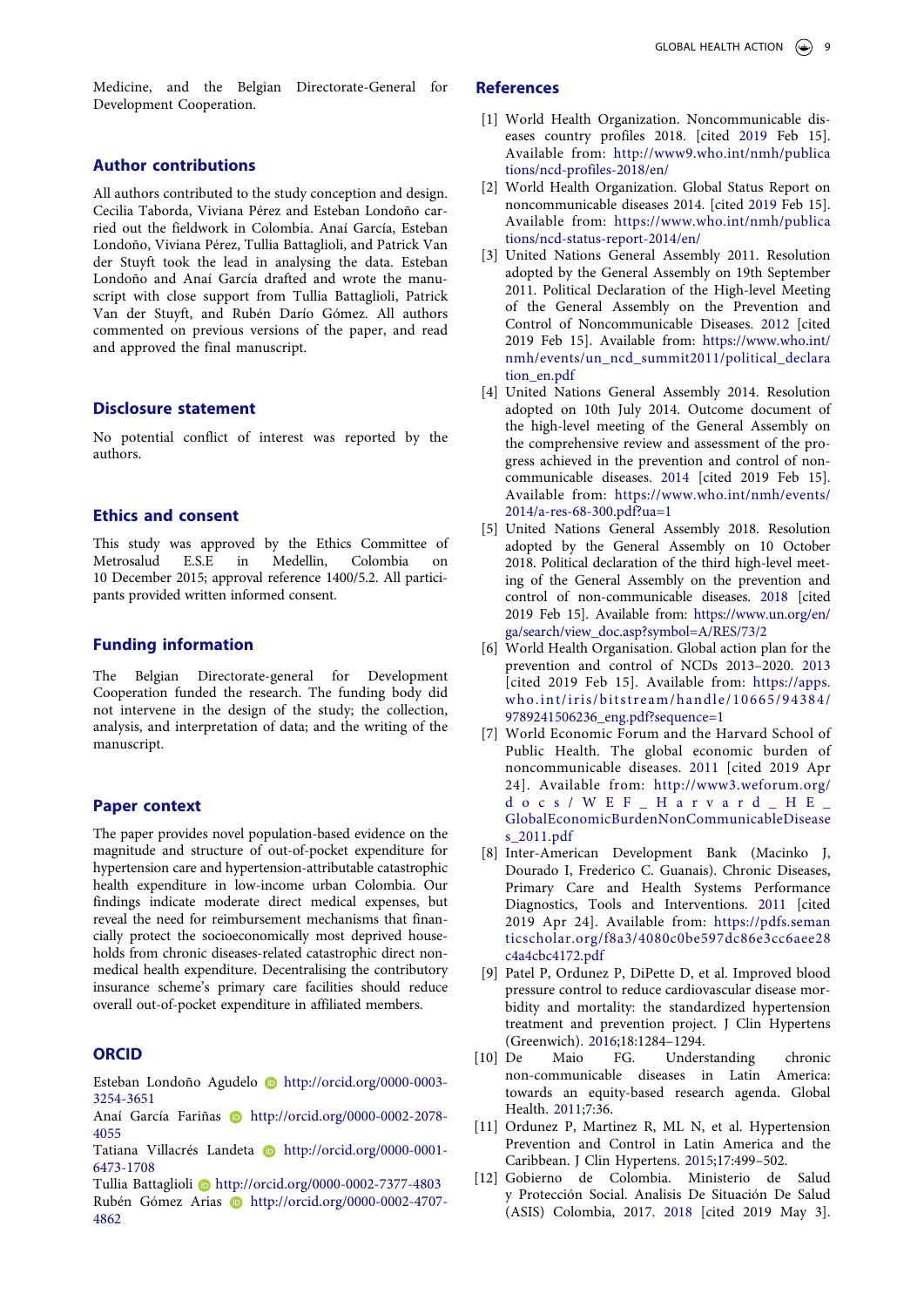Available from: [https://www.minsalud.gov.co/sites/](https://www.minsalud.gov.co/sites/rid/Lists/BibliotecaDigital/RIDE/VS/ED/PSP/asis-nacional-2017.pdf)  [rid/Lists/BibliotecaDigital/RIDE/VS/ED/PSP/asis](https://www.minsalud.gov.co/sites/rid/Lists/BibliotecaDigital/RIDE/VS/ED/PSP/asis-nacional-2017.pdf)[nacional-2017.pdf](https://www.minsalud.gov.co/sites/rid/Lists/BibliotecaDigital/RIDE/VS/ED/PSP/asis-nacional-2017.pdf)

- <span id="page-10-0"></span>[13] Pan American Health Organization. Innovative care for chronic conditions: organizing and delivering high quality care for CNCDs in the Americas. [2013](#page-2-3) [cited 2019 Apr 25]. Available from: [https://www.paho.org/hq/dmdocu](https://www.paho.org/hq/dmdocuments/2013/PAHO-Innovate-Care-2013-Eng.pdf)  [ments/2013/PAHO-Innovate-Care-2013-Eng.pdf](https://www.paho.org/hq/dmdocuments/2013/PAHO-Innovate-Care-2013-Eng.pdf)
- <span id="page-10-1"></span>[14] Samb B, Desai N, Nishtar S, et al. Prevention and management of chronic disease: a litmus test for health-systems strengthening in low-income and middle-income countries. Lancet. [2010](#page-2-3);376:1785–1797.
- <span id="page-10-2"></span>[15] Londoño Agudelo E, Rodríguez Salvá A, Díaz Piñera A, et al. Assessment of hypertension management and control: a registry-based observational study in two municipalities in Cuba. BMC Cardiovasc Disord. [2019;](#page-2-4)19:29.
- <span id="page-10-3"></span>[16] Atun R, Jaffar S, Nishtar S, et al. Improving responsiveness of health systems to non-communicable diseases. Lancet. [2013;](#page-2-0)381:690–697.
- <span id="page-10-4"></span>[17] Correa-Burrows P. Out-of-pocket health care spending by the chronically ill in Chile. Procedia Econ Financ. [2012;](#page-2-5)1:88–97.
- <span id="page-10-5"></span>[18] Xu K, Evans DB, Kawabata K, et al. Household catastrophic health expenditure: a multicountry analysis. Lancet. [2003;](#page-2-5)362:111–117.
- <span id="page-10-6"></span>[19] World Health Organization. Health Financing and Financial Protection in the Americas. Working Paper prepared by the WHO Regional Office for the Americas. [2017](#page-2-6) [cited 2019 May 3]. Available from: [https://www.who.int/health\\_financing/events/who\\_](https://www.who.int/health_financing/events/who_paho_uhc_day_2017_report_web.pdf)  [paho\\_uhc\\_day\\_2017\\_report\\_web.pdf](https://www.who.int/health_financing/events/who_paho_uhc_day_2017_report_web.pdf)
- <span id="page-10-7"></span>[20] World Bank and Pan American Health Organization. Toward universal health coverage and equity in Latin America and the Caribbean. Evidence from selected countries. [2015](#page-2-7) [cited 2019 May 3]. Available from: [https://www.paho.org/hq/dmdocuments/2015/UHC-](https://www.paho.org/hq/dmdocuments/2015/UHC-PAHO-WB-2015.pdf)[PAHO-WB-2015.pdf](https://www.paho.org/hq/dmdocuments/2015/UHC-PAHO-WB-2015.pdf)
- <span id="page-10-8"></span>[21] William Javier Vega y Omar Guzman Bravo. Conceptos sobre copagos y cuotas moderadoras en el Régimen Contributivo. [2012](#page-2-8) [cited 2019 May 5]. Available from: [https://www.minsalud.gov.co/sites/](https://www.minsalud.gov.co/sites/rid/Lists/BibliotecaDigital/RIDE/IA/SSA/Conceptos-sobre-copagos-cuotas-moderadoras.pdf)  [rid/Lists/BibliotecaDigital/RIDE/IA/SSA/Conceptos](https://www.minsalud.gov.co/sites/rid/Lists/BibliotecaDigital/RIDE/IA/SSA/Conceptos-sobre-copagos-cuotas-moderadoras.pdf)[sobre-copagos-cuotas-moderadoras.pdf](https://www.minsalud.gov.co/sites/rid/Lists/BibliotecaDigital/RIDE/IA/SSA/Conceptos-sobre-copagos-cuotas-moderadoras.pdf)
- <span id="page-10-9"></span>[22] Ministerio de Salud de Colombia. Cuotas moderadoras y Copagos 2019. [cited 2019 May 5]. Available from: [https://pospopuli.minsalud.gov.co/PospopuliWeb/files/](https://pospopuli.minsalud.gov.co/PospopuliWeb/files/Cuotasmoderadorasycopagos2019.pdf)  [Cuotasmoderadorasycopagos2019.pdf](https://pospopuli.minsalud.gov.co/PospopuliWeb/files/Cuotasmoderadorasycopagos2019.pdf)
- <span id="page-10-10"></span>[23] Gloria Marcela Valencia y Dora Cardona Rivas. Gasto de bolsillo para salud en pacientes hipertensos. Rev Méd Risaralda. [2016](#page-2-9) [cited 2019 Aug 4];22:32–38. Available from: [http://www.scielo.org.co/pdf/rmri/](http://www.scielo.org.co/pdf/rmri/v21n2/v21n2a07.pdf)  [v21n2/v21n2a07.pdf](http://www.scielo.org.co/pdf/rmri/v21n2/v21n2a07.pdf)
- <span id="page-10-11"></span>[24] Kirkland EB, Heincelman M, Bishu KG, et al. Trends in healthcare expenditures among US adults with hypertension: national estimates, 2003–2014. J Am Heart Assoc. [2018;](#page-2-10)7. DOI:[10.1161/JAHA.118.008731](https://doi.org/10.1161/JAHA.118.008731)
- [25] Bernard DM, Johansson P, Fang Z. Out-of-pocket healthcare expenditure burdens among nonelderly adults with hypertension. Am J Manag Care. 2014;20:406–413.
- <span id="page-10-12"></span>[26] Milan R, Vasiliadis H-M, Gontijo Guerra S, et al. Outof-pocket costs and adherence to antihypertensive agents among older adults covered by the public drug insurance plan in Quebec. Patient Prefer Adherence. [2017](#page-2-10);11:1513–1522.
- <span id="page-10-13"></span>[27] Alcaldía de Medellín. Perfil Demográfico 2016–2020. [2015](#page-2-11) [cited 2019 Jun 2]. Available from: [https://www.](https://www.medellin.gov.co/irj/go/km/docs/pccdesign/SubportaldelCiudadano_2/PlandeDesarrollo_0_17/IndicadoresyEstadsticas/SharedContent/Documentos/ProyeccionPoblacion2016-2020/Perfil%A0Demogr%E1fico%A02016-2020%A0Total%A0Medellin.pdf) [medellin.gov.co/irj/go/km/docs/pccdesign/](https://www.medellin.gov.co/irj/go/km/docs/pccdesign/SubportaldelCiudadano_2/PlandeDesarrollo_0_17/IndicadoresyEstadsticas/SharedContent/Documentos/ProyeccionPoblacion2016-2020/Perfil%A0Demogr%E1fico%A02016-2020%A0Total%A0Medellin.pdf) [SubportaldelCiudadano\\_2/PlandeDesarrollo\\_0\\_17/](https://www.medellin.gov.co/irj/go/km/docs/pccdesign/SubportaldelCiudadano_2/PlandeDesarrollo_0_17/IndicadoresyEstadsticas/SharedContent/Documentos/ProyeccionPoblacion2016-2020/Perfil%A0Demogr%E1fico%A02016-2020%A0Total%A0Medellin.pdf)  [IndicadoresyEstadsticas/SharedContent/Documentos/](https://www.medellin.gov.co/irj/go/km/docs/pccdesign/SubportaldelCiudadano_2/PlandeDesarrollo_0_17/IndicadoresyEstadsticas/SharedContent/Documentos/ProyeccionPoblacion2016-2020/Perfil%A0Demogr%E1fico%A02016-2020%A0Total%A0Medellin.pdf) [ProyeccionPoblacion2016-2020/Perfil Demográfico](https://www.medellin.gov.co/irj/go/km/docs/pccdesign/SubportaldelCiudadano_2/PlandeDesarrollo_0_17/IndicadoresyEstadsticas/SharedContent/Documentos/ProyeccionPoblacion2016-2020/Perfil%A0Demogr%E1fico%A02016-2020%A0Total%A0Medellin.pdf)  [2016-2020 Total Medellin.pdf](https://www.medellin.gov.co/irj/go/km/docs/pccdesign/SubportaldelCiudadano_2/PlandeDesarrollo_0_17/IndicadoresyEstadsticas/SharedContent/Documentos/ProyeccionPoblacion2016-2020/Perfil%A0Demogr%E1fico%A02016-2020%A0Total%A0Medellin.pdf)
- <span id="page-10-14"></span>[28] Proantioquia y demás instituciones privadas que conforman la iniciativa "Medellín Cómo vamos". Informe de Calidad de Vida de Medellín, 2017. [2018](#page-2-12) [cited 2019 Jun 2]. Available from: [https://www.medellinco](https://www.medellincomovamos.org/sites/default/files/2020-01/documentos/1550258504wpdm_Documento%20-%20Informe%20de%20Calidad%20de%20Vida%20de%20Medell%C3%ADn%2C%202017.pdf) [movamos.org/sites/default/files/2020-01/documentos/](https://www.medellincomovamos.org/sites/default/files/2020-01/documentos/1550258504wpdm_Documento%20-%20Informe%20de%20Calidad%20de%20Vida%20de%20Medell%C3%ADn%2C%202017.pdf) [1550258504wpdm\\_Documento%20-%20Informe%](https://www.medellincomovamos.org/sites/default/files/2020-01/documentos/1550258504wpdm_Documento%20-%20Informe%20de%20Calidad%20de%20Vida%20de%20Medell%C3%ADn%2C%202017.pdf)  [20de%20Calidad%20de%20Vida%20de%20Medell%](https://www.medellincomovamos.org/sites/default/files/2020-01/documentos/1550258504wpdm_Documento%20-%20Informe%20de%20Calidad%20de%20Vida%20de%20Medell%C3%ADn%2C%202017.pdf)  [C3%ADn%2C%202017.pdf](https://www.medellincomovamos.org/sites/default/files/2020-01/documentos/1550258504wpdm_Documento%20-%20Informe%20de%20Calidad%20de%20Vida%20de%20Medell%C3%ADn%2C%202017.pdf)
- <span id="page-10-15"></span>[29] Alcaldía de Medellín. Perfil sociodemográfico por barrio. Comuna 2 Santa Cruz 2005–2015. [2011](#page-2-13) [cited 2019 Jun 2]. Available from: [https://www.medellin.](https://www.medellin.gov.co/irj/go/km/docs/wpccontent/Sites/Subportal%20del%20Ciudadano/Planeaci%C3%B3n%20Municipal/Secciones/Indicadores%20y%20Estad%C3%ADsticas/Documentos/Proyecciones%20de%20poblaci%C3%B3n%202005%20-%202015/Resumen%20perfil%20Barrios%20por%20Comuna/Perfil%20Demografico%20Barrios_Comuna_02Final.pdf) [gov.co/irj/go/km/docs/wpccontent/Sites/Subportal%](https://www.medellin.gov.co/irj/go/km/docs/wpccontent/Sites/Subportal%20del%20Ciudadano/Planeaci%C3%B3n%20Municipal/Secciones/Indicadores%20y%20Estad%C3%ADsticas/Documentos/Proyecciones%20de%20poblaci%C3%B3n%202005%20-%202015/Resumen%20perfil%20Barrios%20por%20Comuna/Perfil%20Demografico%20Barrios_Comuna_02Final.pdf) [20del%20Ciudadano/Planeaci%C3%B3n%](https://www.medellin.gov.co/irj/go/km/docs/wpccontent/Sites/Subportal%20del%20Ciudadano/Planeaci%C3%B3n%20Municipal/Secciones/Indicadores%20y%20Estad%C3%ADsticas/Documentos/Proyecciones%20de%20poblaci%C3%B3n%202005%20-%202015/Resumen%20perfil%20Barrios%20por%20Comuna/Perfil%20Demografico%20Barrios_Comuna_02Final.pdf)  [20Municipal/Secciones/Indicadores%20y%20Estad%](https://www.medellin.gov.co/irj/go/km/docs/wpccontent/Sites/Subportal%20del%20Ciudadano/Planeaci%C3%B3n%20Municipal/Secciones/Indicadores%20y%20Estad%C3%ADsticas/Documentos/Proyecciones%20de%20poblaci%C3%B3n%202005%20-%202015/Resumen%20perfil%20Barrios%20por%20Comuna/Perfil%20Demografico%20Barrios_Comuna_02Final.pdf) [C3%ADsticas/Documentos/Proyecciones%20de%](https://www.medellin.gov.co/irj/go/km/docs/wpccontent/Sites/Subportal%20del%20Ciudadano/Planeaci%C3%B3n%20Municipal/Secciones/Indicadores%20y%20Estad%C3%ADsticas/Documentos/Proyecciones%20de%20poblaci%C3%B3n%202005%20-%202015/Resumen%20perfil%20Barrios%20por%20Comuna/Perfil%20Demografico%20Barrios_Comuna_02Final.pdf)  [20poblaci%C3%B3n%202005%20-%202015/Resumen](https://www.medellin.gov.co/irj/go/km/docs/wpccontent/Sites/Subportal%20del%20Ciudadano/Planeaci%C3%B3n%20Municipal/Secciones/Indicadores%20y%20Estad%C3%ADsticas/Documentos/Proyecciones%20de%20poblaci%C3%B3n%202005%20-%202015/Resumen%20perfil%20Barrios%20por%20Comuna/Perfil%20Demografico%20Barrios_Comuna_02Final.pdf) [%20perfil%20Barrios%20por%20Comuna/Perfil%](https://www.medellin.gov.co/irj/go/km/docs/wpccontent/Sites/Subportal%20del%20Ciudadano/Planeaci%C3%B3n%20Municipal/Secciones/Indicadores%20y%20Estad%C3%ADsticas/Documentos/Proyecciones%20de%20poblaci%C3%B3n%202005%20-%202015/Resumen%20perfil%20Barrios%20por%20Comuna/Perfil%20Demografico%20Barrios_Comuna_02Final.pdf)  [20Demografico%20Barrios\\_Comuna\\_02Final.pdf](https://www.medellin.gov.co/irj/go/km/docs/wpccontent/Sites/Subportal%20del%20Ciudadano/Planeaci%C3%B3n%20Municipal/Secciones/Indicadores%20y%20Estad%C3%ADsticas/Documentos/Proyecciones%20de%20poblaci%C3%B3n%202005%20-%202015/Resumen%20perfil%20Barrios%20por%20Comuna/Perfil%20Demografico%20Barrios_Comuna_02Final.pdf)
- <span id="page-10-16"></span>[30] Alcaldía de Medellín. Secretaría de Salud. Indicadores Básicos 2015. Situación de Salud en Medellín. [cited 2019 Jun 5]. Available from: [https://www.medellin.](https://www.medellin.gov.co/irj/go/km/docs/pccdesign/SubportaldelCiudadano_2/PlandeDesarrollo_0_19/IndicadoresyEstadsticas/SharedContent/Libros%A0de%A0indicadores/indicadores2015.pdf) [gov.co/irj/go/km/docs/pccdesign/](https://www.medellin.gov.co/irj/go/km/docs/pccdesign/SubportaldelCiudadano_2/PlandeDesarrollo_0_19/IndicadoresyEstadsticas/SharedContent/Libros%A0de%A0indicadores/indicadores2015.pdf)  [SubportaldelCiudadano\\_2/PlandeDesarrollo\\_0\\_19/](https://www.medellin.gov.co/irj/go/km/docs/pccdesign/SubportaldelCiudadano_2/PlandeDesarrollo_0_19/IndicadoresyEstadsticas/SharedContent/Libros%A0de%A0indicadores/indicadores2015.pdf)  [IndicadoresyEstadsticas/SharedContent/Libros de indi](https://www.medellin.gov.co/irj/go/km/docs/pccdesign/SubportaldelCiudadano_2/PlandeDesarrollo_0_19/IndicadoresyEstadsticas/SharedContent/Libros%A0de%A0indicadores/indicadores2015.pdf) [cadores/indicadores2015.pdf](https://www.medellin.gov.co/irj/go/km/docs/pccdesign/SubportaldelCiudadano_2/PlandeDesarrollo_0_19/IndicadoresyEstadsticas/SharedContent/Libros%A0de%A0indicadores/indicadores2015.pdf)
- <span id="page-10-17"></span>[31] Pradhan M, Prescott N. Social risk management options for medical care in Indonesia. Health Econ. [2002;](#page-3-0)11:431–446.
- <span id="page-10-18"></span>[32] Ranson MK. Reduction of catastrophic health care expenditures by a community-based health insurance scheme in Gujarat, India: current experiences and challenges. Bull World Health Organ. [2002;](#page-3-0)80:613–621.
- <span id="page-10-19"></span>[33] Stoyanova S, Tonkin R. An expenditure-based approach to poverty in the UK - Office for National Statistics. [2018](#page-7-1) [cited 2019 Jun 5]. Available from: [https://www.ons.gov.uk/peoplepopulationandcommu](https://www.ons.gov.uk/peoplepopulationandcommunity/personalandhouseholdfinances/incomeandwealth/articles/anexpenditurebasedapproachtopovertyintheuk/financialyearending2017) [nity/personalandhouseholdfinances/incomeand](https://www.ons.gov.uk/peoplepopulationandcommunity/personalandhouseholdfinances/incomeandwealth/articles/anexpenditurebasedapproachtopovertyintheuk/financialyearending2017)  [wealth/articles/anexpenditurebasedapproachtopover](https://www.ons.gov.uk/peoplepopulationandcommunity/personalandhouseholdfinances/incomeandwealth/articles/anexpenditurebasedapproachtopovertyintheuk/financialyearending2017) [tyintheuk/financialyearending2017](https://www.ons.gov.uk/peoplepopulationandcommunity/personalandhouseholdfinances/incomeandwealth/articles/anexpenditurebasedapproachtopovertyintheuk/financialyearending2017)
- [34] Brewer M, O'Dea C Measuring living standards with income and consumption: evidence from the UK. 2012 [cited 2019 Jun 5]. Available from: [https://](https://www.iser.essex.ac.uk/research/publications/working-papers/iser/2012-05.pdf)  [www.iser.essex.ac.uk/research/publications/working](https://www.iser.essex.ac.uk/research/publications/working-papers/iser/2012-05.pdf)[papers/iser/2012-05.pdf](https://www.iser.essex.ac.uk/research/publications/working-papers/iser/2012-05.pdf)
- [35] Noll H-H, Weick S. Consumption expenditures and subjective well-being: empirical evidence from Germany. Int Rev Econ. 2015;62:101–119.
- <span id="page-10-20"></span>[36] Mailu SK, Maritim HK, Yabann WK, et al. Household income versus household expenditure: an illustration of the superiority of household expenditure as an estimator of living standards. [cited [2019](#page-7-1) Jun 5]. Available from: [http://citeseerx.ist.psu.edu/viewdoc/download;](http://citeseerx.ist.psu.edu/viewdoc/download;jsessionid=A83811037466379117899971BEBF2B81?doi=10.1.1.197.791%26rep=rep1%26type=pdf) [jsessionid=A83811037466379117899971BEBF2B81?](http://citeseerx.ist.psu.edu/viewdoc/download;jsessionid=A83811037466379117899971BEBF2B81?doi=10.1.1.197.791%26rep=rep1%26type=pdf)  [doi=10.1.1.197.791&rep=rep1&type=pdf](http://citeseerx.ist.psu.edu/viewdoc/download;jsessionid=A83811037466379117899971BEBF2B81?doi=10.1.1.197.791%26rep=rep1%26type=pdf)
- <span id="page-10-21"></span>[37] Alcaldía de Medellín. Departmento Administrativo de Planeación. Plan de Desarrollo Local/Comuna 2 Santa Cruz. [2015](#page-7-2) [cited 2019 Jun 5]. Available from: [https://](https://www.medellin.gov.co/irj/go/km/docs/pccdesign/SubportaldelCiudadano_2/PlandeDesarrollo_0_15/InformacinGeneral/SharedContent/Documentos/comunas/COMUNA2_SANTA_CRUZ.pdf) [www.medellin.gov.co/irj/go/km/docs/pccdesign/](https://www.medellin.gov.co/irj/go/km/docs/pccdesign/SubportaldelCiudadano_2/PlandeDesarrollo_0_15/InformacinGeneral/SharedContent/Documentos/comunas/COMUNA2_SANTA_CRUZ.pdf)  [SubportaldelCiudadano\\_2/PlandeDesarrollo\\_0\\_15/](https://www.medellin.gov.co/irj/go/km/docs/pccdesign/SubportaldelCiudadano_2/PlandeDesarrollo_0_15/InformacinGeneral/SharedContent/Documentos/comunas/COMUNA2_SANTA_CRUZ.pdf)